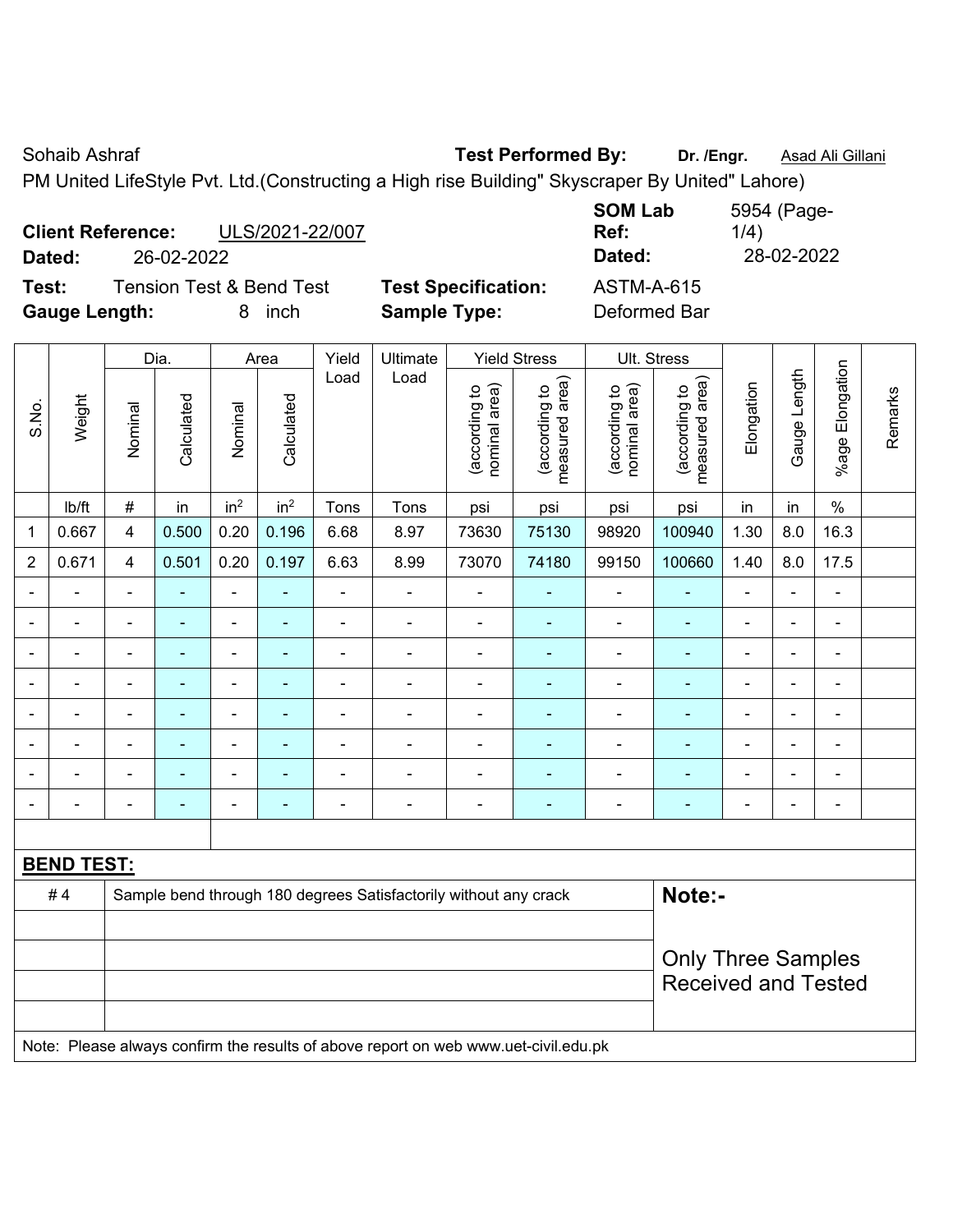| <b>Client Reference:</b><br>ULS/2021-22/006  |                            | <b>SOM Lab</b><br>Ref: | 5954 (Page-<br>2/4) |
|----------------------------------------------|----------------------------|------------------------|---------------------|
| 24-02-2022<br>Dated:                         |                            | Dated:                 | 28-02-2022          |
| <b>Tension Test &amp; Bend Test</b><br>Test: | <b>Test Specification:</b> | <b>ASTM-A-615</b>      |                     |
| <b>Gauge Length:</b><br><i>inch</i>          | <b>Sample Type:</b>        | Deformed Bar           |                     |

|                |                   |                          | Dia.           |                          | Area                     | Yield          | Ultimate                                                                            |                                | <b>Yield Stress</b>             |                                | Ult. Stress                     |                          |                |                 |         |
|----------------|-------------------|--------------------------|----------------|--------------------------|--------------------------|----------------|-------------------------------------------------------------------------------------|--------------------------------|---------------------------------|--------------------------------|---------------------------------|--------------------------|----------------|-----------------|---------|
| S.No.          | Weight            | Nominal                  | Calculated     | Nominal                  | Calculated               | Load           | Load                                                                                | (according to<br>nominal area) | (according to<br>measured area) | nominal area)<br>(according to | measured area)<br>(according to | Elongation               | Gauge Length   | %age Elongation | Remarks |
|                | Ib/ft             | $\#$                     | in             | in <sup>2</sup>          | in <sup>2</sup>          | Tons           | Tons                                                                                | psi                            | psi                             | psi                            | psi                             | in                       | in             | $\%$            |         |
| -1             | 0.673             | $\overline{4}$           | 0.502          | 0.20                     | 0.198                    | 6.57           | 8.89                                                                                | 72510                          | 73240                           | 98020                          | 99010                           | 1.10                     | 8.0            | 13.8            |         |
| $\overline{2}$ | 0.678             | $\overline{4}$           | 0.503          | 0.20                     | 0.199                    | 6.44           | 8.87                                                                                | 71040                          | 71400                           | 97800                          | 98290                           | 1.10                     | 8.0            | 13.8            |         |
| $\blacksquare$ | $\blacksquare$    | $\overline{\phantom{a}}$ | $\blacksquare$ | $\blacksquare$           | $\blacksquare$           | $\blacksquare$ | $\qquad \qquad \blacksquare$                                                        | $\blacksquare$                 | $\blacksquare$                  | $\qquad \qquad \blacksquare$   | $\blacksquare$                  | $\overline{\phantom{a}}$ | ÷              | $\blacksquare$  |         |
|                | $\blacksquare$    | $\blacksquare$           | $\blacksquare$ | $\overline{\phantom{a}}$ | $\overline{\phantom{a}}$ | $\blacksquare$ | $\blacksquare$                                                                      | $\overline{a}$                 | $\blacksquare$                  | $\overline{\phantom{a}}$       | ÷,                              | ۰                        | ÷              | $\blacksquare$  |         |
| $\overline{a}$ | $\blacksquare$    | $\blacksquare$           | $\blacksquare$ | $\frac{1}{2}$            | $\blacksquare$           | ä,             | $\blacksquare$                                                                      | $\blacksquare$                 | $\blacksquare$                  | ÷,                             | $\blacksquare$                  | $\blacksquare$           | L,             | $\blacksquare$  |         |
|                |                   | $\blacksquare$           | ÷              | $\blacksquare$           |                          | $\blacksquare$ | $\blacksquare$                                                                      | $\blacksquare$                 | $\blacksquare$                  | $\blacksquare$                 | $\blacksquare$                  |                          | $\blacksquare$ | $\blacksquare$  |         |
|                |                   |                          | $\blacksquare$ | $\overline{\phantom{a}}$ |                          |                |                                                                                     | $\blacksquare$                 | $\blacksquare$                  | $\overline{\phantom{0}}$       | $\blacksquare$                  |                          |                | $\blacksquare$  |         |
|                |                   |                          |                | ÷                        |                          |                |                                                                                     |                                |                                 |                                |                                 |                          |                | $\blacksquare$  |         |
|                |                   |                          | $\blacksquare$ | $\blacksquare$           |                          | $\blacksquare$ | $\blacksquare$                                                                      | $\blacksquare$                 | $\blacksquare$                  | ۰                              | $\blacksquare$                  |                          |                | $\blacksquare$  |         |
| $\blacksquare$ |                   | $\blacksquare$           | $\blacksquare$ | $\overline{\phantom{a}}$ | $\overline{\phantom{a}}$ | Ē,             | $\overline{\phantom{a}}$                                                            | $\overline{\phantom{a}}$       | $\blacksquare$                  | ۰                              | ÷,                              | $\blacksquare$           | $\blacksquare$ | $\blacksquare$  |         |
|                |                   |                          |                |                          |                          |                |                                                                                     |                                |                                 |                                |                                 |                          |                |                 |         |
|                | <b>BEND TEST:</b> |                          |                |                          |                          |                |                                                                                     |                                |                                 |                                |                                 |                          |                |                 |         |
|                | #4                |                          |                |                          |                          |                | Sample bend through 180 degrees Satisfactorily without any crack                    |                                |                                 |                                | Note:-                          |                          |                |                 |         |
|                |                   |                          |                |                          |                          |                |                                                                                     |                                |                                 |                                |                                 |                          |                |                 |         |
|                |                   |                          |                |                          |                          |                |                                                                                     |                                |                                 |                                | <b>Only Three Samples</b>       |                          |                |                 |         |
|                |                   |                          |                |                          |                          |                |                                                                                     |                                |                                 |                                | <b>Received and Tested</b>      |                          |                |                 |         |
|                |                   |                          |                |                          |                          |                | Note: Please always confirm the results of above report on web www.uet-civil.edu.pk |                                |                                 |                                |                                 |                          |                |                 |         |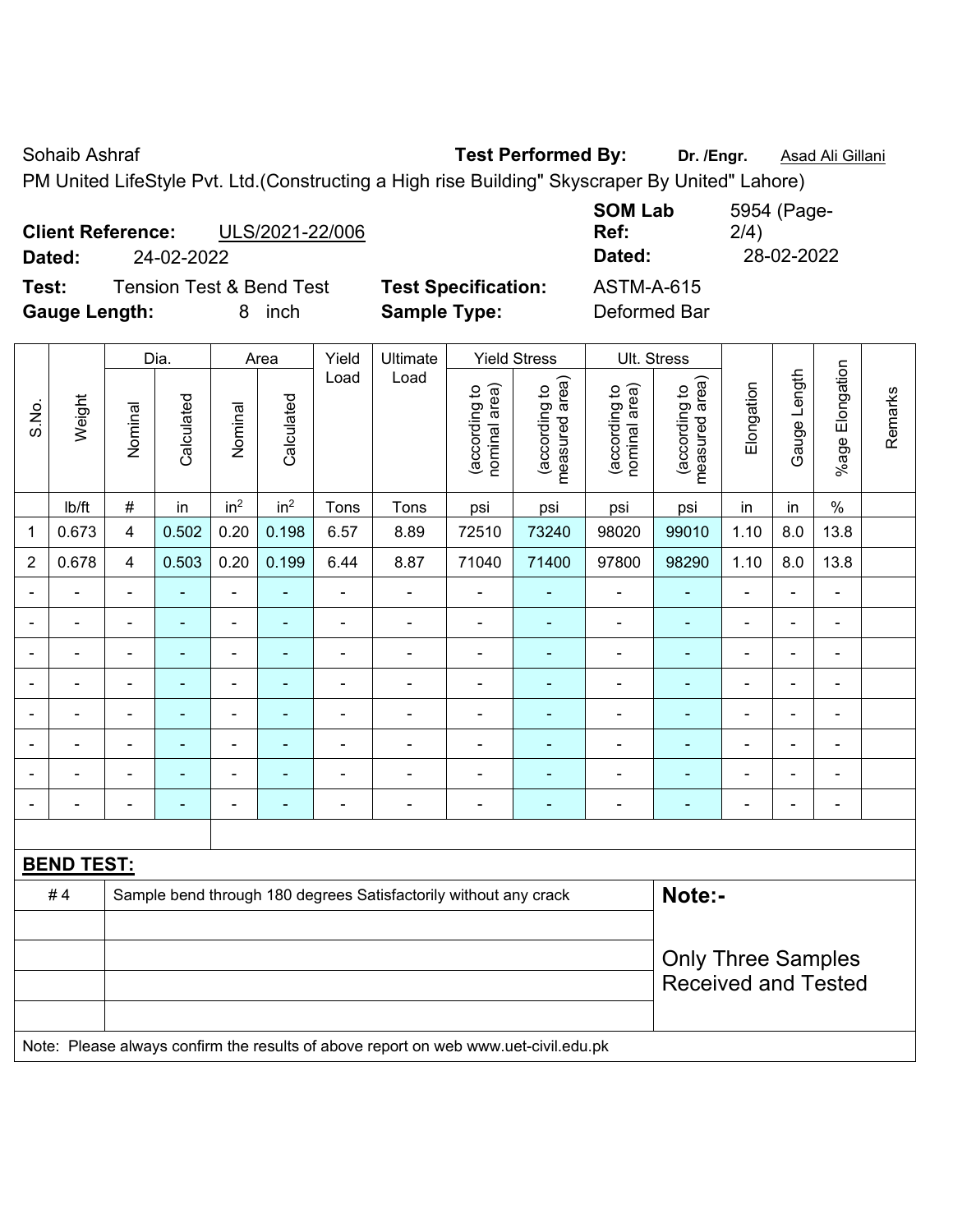| ULS/2021-22/005<br><b>Client Reference:</b>  |                            | <b>SOM Lab</b><br>Ref: | 5954 (Page-<br>3/4) |
|----------------------------------------------|----------------------------|------------------------|---------------------|
| 24-02-2022<br>Dated:                         |                            | Dated:                 | 28-02-2022          |
| <b>Tension Test &amp; Bend Test</b><br>Test: | <b>Test Specification:</b> | ASTM-A-615             |                     |
| <b>Gauge Length:</b><br><i>inch</i>          | <b>Sample Type:</b>        | Deformed Bar           |                     |

|                         |                   |                                                                  | Dia.           |                 | Area            | Yield          | Ultimate                                                                            |                                | <b>Yield Stress</b>             |                                | Ult. Stress                     |                |                |                       |         |
|-------------------------|-------------------|------------------------------------------------------------------|----------------|-----------------|-----------------|----------------|-------------------------------------------------------------------------------------|--------------------------------|---------------------------------|--------------------------------|---------------------------------|----------------|----------------|-----------------------|---------|
| S.No.                   | Weight            | Nominal                                                          | Calculated     | Nominal         | Calculated      | Load           | Load                                                                                | nominal area)<br>(according to | (according to<br>measured area) | nominal area)<br>(according to | measured area)<br>(according to | Elongation     | Gauge Length   | Elongation<br>$%$ age | Remarks |
|                         | lb/ft             | $\#$                                                             | in             | in <sup>2</sup> | in <sup>2</sup> | Tons           | Tons                                                                                | psi                            | psi                             | psi                            | psi                             | in             | in             | $\%$                  |         |
| 1                       | 2.603             | 8                                                                | 0.987          | 0.79            | 0.765           | 26.71          | 39.75                                                                               | 74560                          | 77000                           | 110960                         | 114580                          | 1.20           | 8.0            | 15.0                  |         |
| $\overline{2}$          | 2.636             | 8                                                                | 0.993          | 0.79            | 0.775           | 27.17          | 40.13                                                                               | 75840                          | 77310                           | 112040                         | 114210                          | 1.20           | 8.0            | 15.0                  |         |
| 3                       | 1.505             | 6                                                                | 0.750          | 0.44            | 0.442           | 14.09          | 19.54                                                                               | 70620                          | 70300                           | 97950                          | 97510                           | 1.40           | 8.0            | 17.5                  |         |
| $\overline{\mathbf{4}}$ | 1.496             | 6                                                                | 0.748          | 0.44            | 0.440           | 14.80          | 20.03                                                                               | 74190                          | 74190                           | 100400                         | 100400                          | 1.30           | 8.0            | 16.3                  |         |
|                         |                   | Ē,                                                               | ä,             | ä,              | ÷               |                |                                                                                     | $\blacksquare$                 | ٠                               | $\blacksquare$                 |                                 | $\blacksquare$ | ÷,             | $\blacksquare$        |         |
|                         | ۳                 | $\blacksquare$                                                   | ä,             | ä,              | ÷               | $\blacksquare$ | $\blacksquare$                                                                      | $\overline{a}$                 | $\blacksquare$                  | $\blacksquare$                 | $\blacksquare$                  |                | ä,             | $\blacksquare$        |         |
|                         |                   |                                                                  | $\blacksquare$ | $\blacksquare$  |                 |                |                                                                                     | $\blacksquare$                 | ٠                               | $\blacksquare$                 |                                 | ۳              |                | $\blacksquare$        |         |
|                         |                   |                                                                  |                | $\blacksquare$  |                 |                |                                                                                     |                                |                                 |                                |                                 |                |                | $\blacksquare$        |         |
|                         |                   |                                                                  |                | $\blacksquare$  |                 |                |                                                                                     |                                |                                 | $\blacksquare$                 |                                 |                |                | $\blacksquare$        |         |
|                         |                   |                                                                  |                | $\blacksquare$  | ۰               |                | $\blacksquare$                                                                      | $\blacksquare$                 | $\overline{a}$                  |                                |                                 | $\blacksquare$ | $\blacksquare$ | $\blacksquare$        |         |
|                         |                   |                                                                  |                |                 |                 |                |                                                                                     |                                |                                 |                                |                                 |                |                |                       |         |
|                         | <b>BEND TEST:</b> |                                                                  |                |                 |                 |                |                                                                                     |                                |                                 |                                |                                 |                |                |                       |         |
|                         | #8                |                                                                  |                |                 |                 |                | Sample bend through 180 degrees Satisfactorily without any crack                    |                                |                                 |                                | Note:-                          |                |                |                       |         |
|                         | #6                | Sample bend through 180 degrees Satisfactorily without any crack |                |                 |                 |                |                                                                                     |                                |                                 |                                |                                 |                |                |                       |         |
|                         |                   |                                                                  |                |                 |                 |                |                                                                                     |                                |                                 |                                | <b>Only Six Samples</b>         |                |                |                       |         |
|                         |                   |                                                                  |                |                 |                 |                |                                                                                     |                                |                                 |                                | <b>Received and Tested</b>      |                |                |                       |         |
|                         |                   |                                                                  |                |                 |                 |                |                                                                                     |                                |                                 |                                |                                 |                |                |                       |         |
|                         |                   |                                                                  |                |                 |                 |                | Note: Please always confirm the results of above report on web www.uet-civil.edu.pk |                                |                                 |                                |                                 |                |                |                       |         |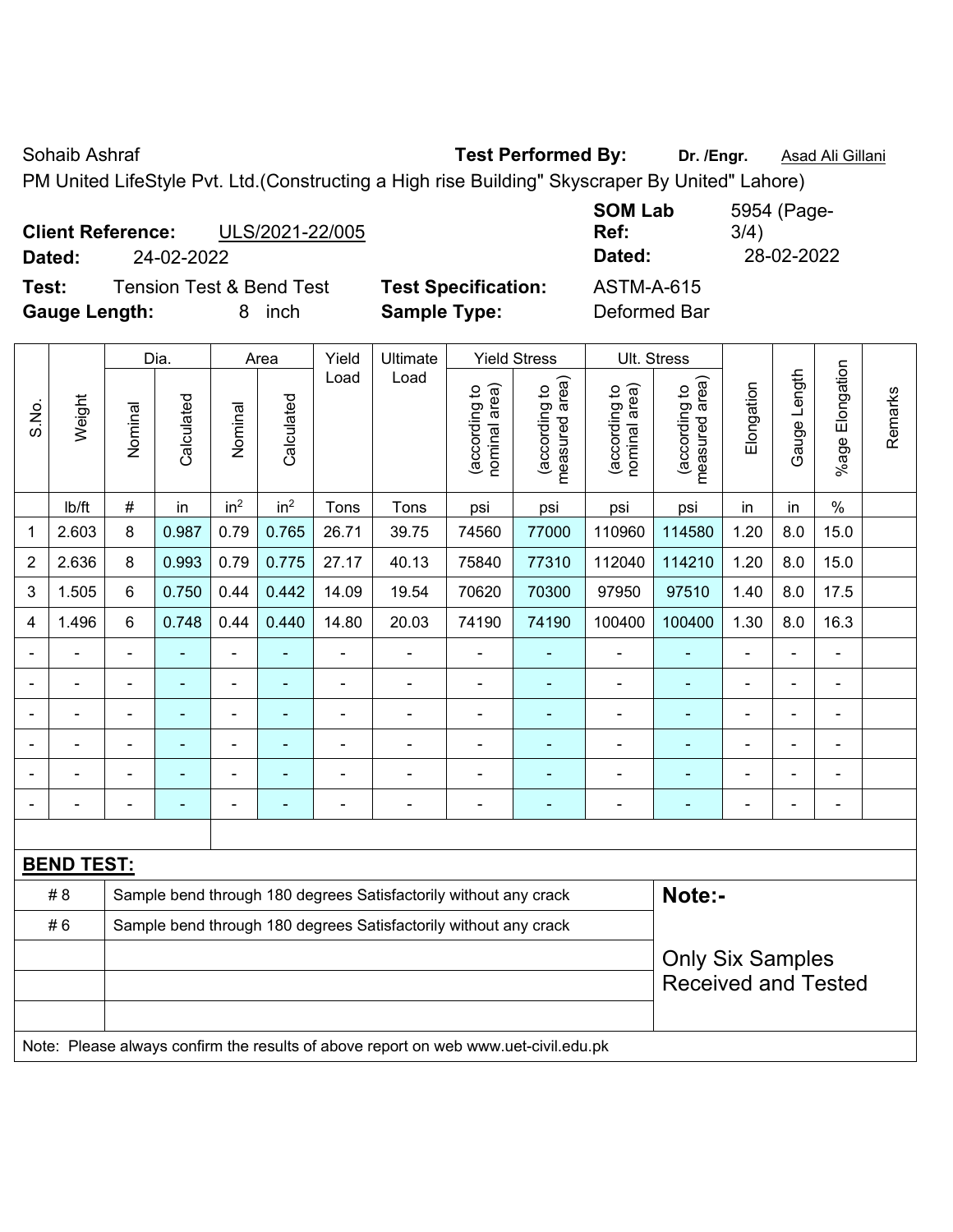| <b>Client Reference:</b><br>ULS/2021-22/008  |                            | <b>SOM Lab</b><br>Ref: | 5954 (Page-<br>4/4) |
|----------------------------------------------|----------------------------|------------------------|---------------------|
| 26-02-2022<br>Dated:                         |                            | Dated:                 | 28-02-2022          |
| <b>Tension Test &amp; Bend Test</b><br>Test: | <b>Test Specification:</b> | <b>ASTM-A-615</b>      |                     |
| <b>Gauge Length:</b><br>inch                 | <b>Sample Type:</b>        | Deformed Bar           |                     |

|                |                   |                                                                  | Dia.       |                 | Area            | Yield          | Ultimate                                                                            |                                | <b>Yield Stress</b>                         |                                | Ult. Stress                                           |            |                          |                       |         |
|----------------|-------------------|------------------------------------------------------------------|------------|-----------------|-----------------|----------------|-------------------------------------------------------------------------------------|--------------------------------|---------------------------------------------|--------------------------------|-------------------------------------------------------|------------|--------------------------|-----------------------|---------|
| S.No.          | Weight            | Nominal                                                          | Calculated | Nominal         | Calculated      | Load           | Load                                                                                | nominal area)<br>(according to | (according to<br>measured area)<br>measured | nominal area)<br>(according to | measured area)<br>(according to                       | Elongation | Gauge Length             | Elongation<br>$%$ age | Remarks |
|                | lb/ft             | $\#$                                                             | in         | in <sup>2</sup> | in <sup>2</sup> | Tons           | Tons                                                                                | psi                            | psi                                         | psi                            | psi                                                   | in         | in                       | $\%$                  |         |
| 1              | 2.674             | 8                                                                | 1.000      | 0.79            | 0.786           | 25.89          | 34.45                                                                               | 72290                          | 72650                                       | 96190                          | 96680                                                 | 1.70       | 8.0                      | 21.3                  |         |
| $\overline{2}$ | 2.656             | 8                                                                | 0.997      | 0.79            | 0.781           | 22.83          | 33.23                                                                               | 63750                          | 64480                                       | 92770                          | 93840                                                 | 1.60       | 8.0                      | 20.0                  |         |
| 3              | 1.506             | 6                                                                | 0.751      | 0.44            | 0.443           | 14.24          | 19.59                                                                               | 71380                          | 70900                                       | 98210                          | 97540                                                 | 1.30       | 8.0                      | 16.3                  |         |
| 4              | 1.507             | 6                                                                | 0.751      | 0.44            | 0.443           | 13.73          | 19.06                                                                               | 68830                          | 68360                                       | 95550                          | 94900                                                 | 1.40       | 8.0                      | 17.5                  |         |
|                |                   | $\blacksquare$                                                   | ä,         | ä,              |                 | ä,             |                                                                                     | ä,                             | $\blacksquare$                              | ä,                             | $\blacksquare$                                        |            | $\blacksquare$           | ä,                    |         |
|                | ÷                 | $\blacksquare$                                                   | ä,         | $\blacksquare$  | ٠               | $\blacksquare$ | $\blacksquare$                                                                      | $\blacksquare$                 | $\blacksquare$                              | $\blacksquare$                 | $\blacksquare$                                        |            | $\overline{\phantom{a}}$ | ä,                    |         |
|                |                   |                                                                  |            | $\blacksquare$  |                 |                | $\blacksquare$                                                                      | $\overline{\phantom{a}}$       | $\blacksquare$                              | $\blacksquare$                 | $\blacksquare$                                        |            |                          | $\blacksquare$        |         |
|                |                   |                                                                  |            |                 |                 |                |                                                                                     |                                |                                             |                                |                                                       |            |                          |                       |         |
|                |                   |                                                                  |            |                 |                 |                |                                                                                     | $\blacksquare$                 | $\blacksquare$                              | $\blacksquare$                 | $\blacksquare$                                        |            |                          | $\blacksquare$        |         |
|                |                   | ä,                                                               | ۰          | $\overline{a}$  | $\overline{a}$  |                | $\blacksquare$                                                                      | $\overline{\phantom{a}}$       | $\overline{a}$                              | $\overline{a}$                 |                                                       |            | $\blacksquare$           | $\blacksquare$        |         |
|                |                   |                                                                  |            |                 |                 |                |                                                                                     |                                |                                             |                                |                                                       |            |                          |                       |         |
|                | <b>BEND TEST:</b> |                                                                  |            |                 |                 |                |                                                                                     |                                |                                             |                                |                                                       |            |                          |                       |         |
|                | #8                |                                                                  |            |                 |                 |                | Sample bend through 180 degrees Satisfactorily without any crack                    |                                |                                             |                                | Note:-                                                |            |                          |                       |         |
|                | #6                | Sample bend through 180 degrees Satisfactorily without any crack |            |                 |                 |                |                                                                                     |                                |                                             |                                |                                                       |            |                          |                       |         |
|                |                   |                                                                  |            |                 |                 |                |                                                                                     |                                |                                             |                                | <b>Only Six Samples</b><br><b>Received and Tested</b> |            |                          |                       |         |
|                |                   |                                                                  |            |                 |                 |                |                                                                                     |                                |                                             |                                |                                                       |            |                          |                       |         |
|                |                   |                                                                  |            |                 |                 |                | Note: Please always confirm the results of above report on web www.uet-civil.edu.pk |                                |                                             |                                |                                                       |            |                          |                       |         |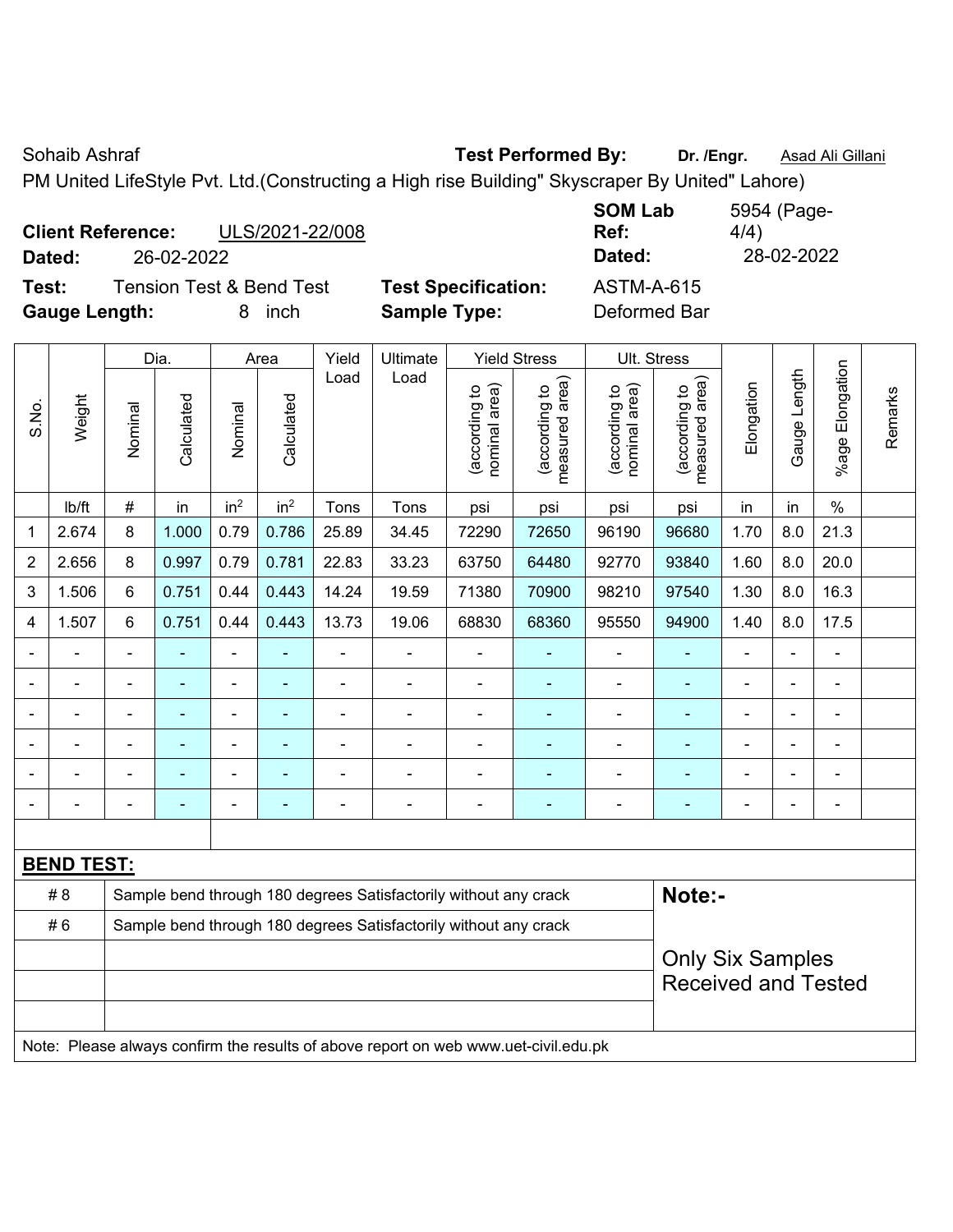Premier Developer & Builders **Test Performed By:** Dr. /Engr. **Asad Ali Gillani** Project Manager .(Lyallpur Galleria-II Near Four Season Colony Samundri Road,FSD)

**Client Reference:** LG-II/010 **SOM Lab Ref:**  5955 (Page-1/1) **Dated:** 25-02-2022 **Dated:** 28-02-2022 **Test:** Tension Test & Bend Test **Test Specification:** ASTM-A-615 **Gauge Length:** 8 inch **Sample Type:** Deformed Bar

|                          |                   |                | Dia.           |                          | Area                     | Yield          | Ultimate                                                                            |                                | <b>Yield Stress</b>             |                                | Ult. Stress                     |                          |                |                 |         |
|--------------------------|-------------------|----------------|----------------|--------------------------|--------------------------|----------------|-------------------------------------------------------------------------------------|--------------------------------|---------------------------------|--------------------------------|---------------------------------|--------------------------|----------------|-----------------|---------|
| S.No.                    | Weight            | Nominal        | Calculated     | Nominal                  | Calculated               | Load           | Load                                                                                | nominal area)<br>(according to | measured area)<br>(according to | nominal area)<br>(according to | measured area)<br>(according to | Elongation               | Gauge Length   | %age Elongation | Remarks |
|                          | lb/ft             | $\#$           | in             | in <sup>2</sup>          | in <sup>2</sup>          | Tons           | Tons                                                                                | psi                            | psi                             | psi                            | psi                             | in                       | in             | $\frac{0}{0}$   |         |
| 1                        | 1.528             | $6\phantom{1}$ | 0.756          | 0.44                     | 0.449                    | 16.13          | 20.51                                                                               | 80830                          | 79210                           | 102800                         | 100740                          | 1.20                     | 8.0            | 15.0            |         |
|                          |                   | $\blacksquare$ | ä,             | $\blacksquare$           | ä,                       | $\overline{a}$ | $\blacksquare$                                                                      | ä,                             | $\blacksquare$                  | ä,                             | $\blacksquare$                  | $\blacksquare$           | L,             | ä,              |         |
|                          |                   |                | L.             | ÷                        |                          |                | $\blacksquare$                                                                      | $\blacksquare$                 | ۰                               | $\blacksquare$                 | Ē.                              |                          | L.             | $\blacksquare$  |         |
|                          | $\blacksquare$    | $\blacksquare$ | $\blacksquare$ | $\blacksquare$           | $\blacksquare$           |                | $\blacksquare$                                                                      | $\blacksquare$                 | ۰                               | $\blacksquare$                 | ÷                               | $\blacksquare$           | $\blacksquare$ | $\blacksquare$  |         |
| ÷                        | ÷                 | $\blacksquare$ | $\blacksquare$ | $\overline{\phantom{a}}$ | $\blacksquare$           |                | $\blacksquare$                                                                      | $\blacksquare$                 | ÷                               | $\blacksquare$                 | ÷                               | $\overline{a}$           | ÷              | $\blacksquare$  |         |
| $\overline{\phantom{0}}$ | $\blacksquare$    | $\blacksquare$ | $\blacksquare$ | $\overline{\phantom{a}}$ | $\overline{\phantom{0}}$ | $\blacksquare$ | $\blacksquare$                                                                      | $\blacksquare$                 | ۰                               | $\blacksquare$                 | $\blacksquare$                  | $\overline{a}$           | ä,             | $\blacksquare$  |         |
|                          | ä,                | $\blacksquare$ | $\blacksquare$ | $\blacksquare$           | $\blacksquare$           | ä,             | $\blacksquare$                                                                      | $\blacksquare$                 | ÷                               | $\blacksquare$                 | $\blacksquare$                  | $\overline{\phantom{a}}$ | ä,             | $\blacksquare$  |         |
|                          | $\blacksquare$    | $\blacksquare$ | $\blacksquare$ | $\blacksquare$           | $\blacksquare$           | $\blacksquare$ | $\blacksquare$                                                                      | $\blacksquare$                 | ۰                               | $\blacksquare$                 | $\blacksquare$                  | $\overline{\phantom{0}}$ | $\overline{a}$ | $\blacksquare$  |         |
|                          |                   |                | $\blacksquare$ | $\blacksquare$           |                          |                |                                                                                     | $\blacksquare$                 | ۰                               | $\blacksquare$                 | ä,                              |                          | L.             | $\blacksquare$  |         |
|                          |                   | $\blacksquare$ | Ē,             | ÷                        | $\blacksquare$           |                | $\blacksquare$                                                                      | $\blacksquare$                 | ÷                               | $\blacksquare$                 | Ē.                              | $\blacksquare$           | $\blacksquare$ | $\blacksquare$  |         |
|                          |                   |                |                |                          |                          |                |                                                                                     |                                |                                 |                                |                                 |                          |                |                 |         |
|                          | <b>BEND TEST:</b> |                |                |                          |                          |                |                                                                                     |                                |                                 |                                |                                 |                          |                |                 |         |
|                          | #6                |                |                |                          |                          |                | Sample bend through 180 degrees Satisfactorily without any crack                    |                                |                                 |                                | Note:-                          |                          |                |                 |         |
|                          |                   |                |                |                          |                          |                |                                                                                     |                                |                                 |                                |                                 |                          |                |                 |         |
|                          |                   |                |                |                          |                          |                |                                                                                     |                                |                                 |                                | <b>Only Two Samples</b>         |                          |                |                 |         |
|                          |                   |                |                |                          |                          |                |                                                                                     |                                |                                 |                                | <b>Received and Tested</b>      |                          |                |                 |         |
|                          |                   |                |                |                          |                          |                |                                                                                     |                                |                                 |                                |                                 |                          |                |                 |         |
|                          |                   |                |                |                          |                          |                | Note: Please always confirm the results of above report on web www.uet-civil.edu.pk |                                |                                 |                                |                                 |                          |                |                 |         |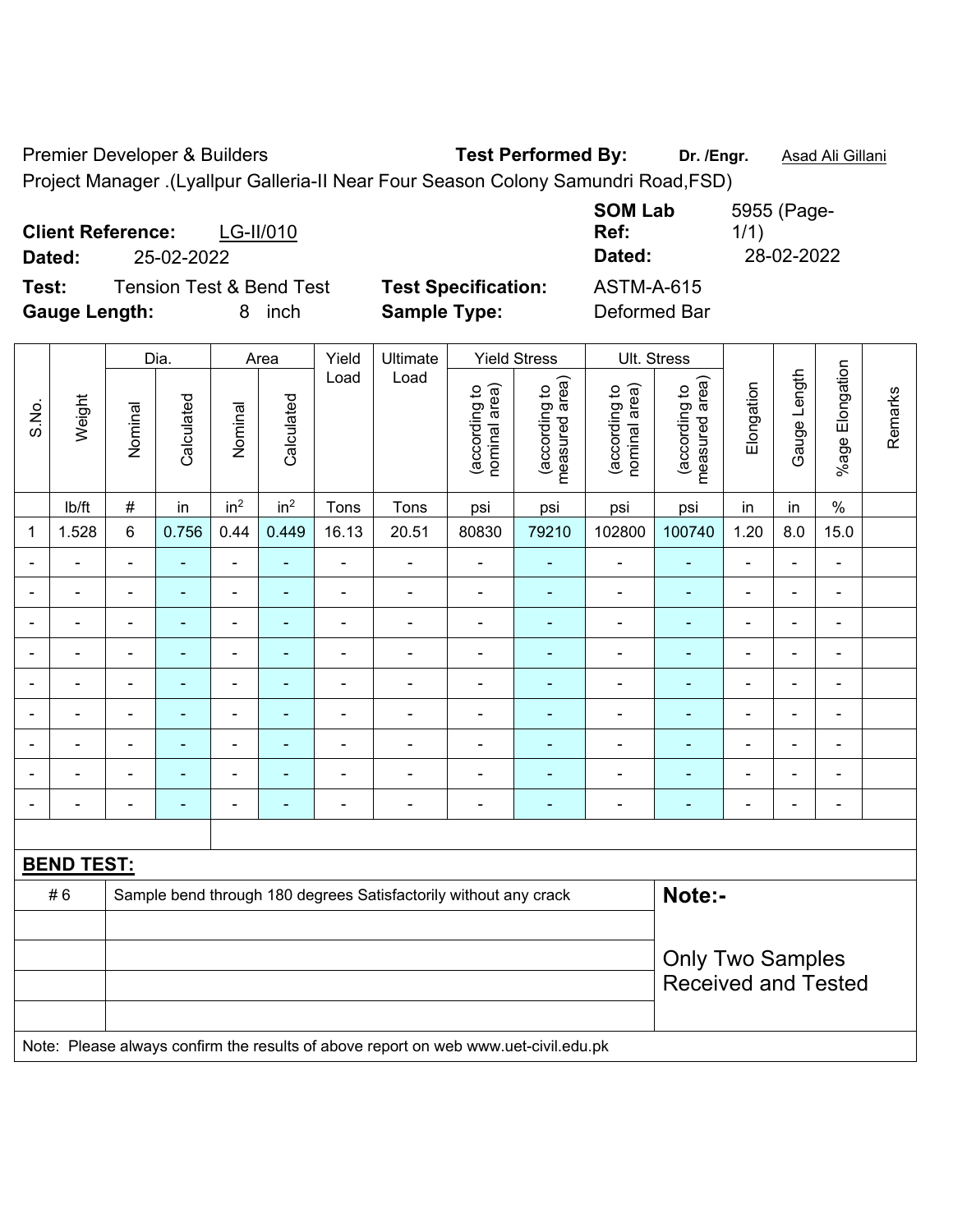Executive Engineer(B&W) **Test Performed By:** Dr. /Engr. **Asad Ali Gillani** CH

UVAS,Lhr.(Provision Of Urgently needed Female Hostel Facilities At UVAS At Ravi Campus,Pattoki)

**Client Reference:** No. E.E 725 **Dated:** 25-02-2022 **Dated:** 28-02-2022 **Test:** Tension Test & Bend Test **Test Specification:** ASTM-A-615

**Gauge Length:** 8 inch **Sample Type:** Deformed Bar (FF Steel)

**SOM Lab Ref:**  5956 (Page-1/1)

|                |                   |                                                                  | Dia.       |                 | Area                     | Yield          | Ultimate                                                                            |                                | <b>Yield Stress</b>                         |                                | Ult. Stress                     |                |                |                       |         |
|----------------|-------------------|------------------------------------------------------------------|------------|-----------------|--------------------------|----------------|-------------------------------------------------------------------------------------|--------------------------------|---------------------------------------------|--------------------------------|---------------------------------|----------------|----------------|-----------------------|---------|
| S.No.          | Weight            | Nominal                                                          | Calculated | Nominal         | Calculated               | Load           | Load                                                                                | nominal area)<br>(according to | (according to<br>measured area)<br>measured | nominal area)<br>(according to | measured area)<br>(according to | Elongation     | Gauge Length   | Elongation<br>$%$ age | Remarks |
|                | Ib/ft             | #                                                                | in         | in <sup>2</sup> | in <sup>2</sup>          | Tons           | Tons                                                                                | psi                            | psi                                         | psi                            | psi                             | in             | in             | $\frac{0}{0}$         |         |
| 1              | 2.674             | 8                                                                | 1.000      | 0.79            | 0.786                    | 27.42          | 35.98                                                                               | 76550                          | 76940                                       | 100460                         | 100970                          | 1.50           | 8.0            | 18.8                  |         |
| $\overline{2}$ | 1.499             | 6                                                                | 0.749      | 0.44            | 0.441                    | 14.78          | 20.18                                                                               | 74090                          | 73920                                       | 101170                         | 100940                          | 1.30           | 8.0            | 16.3                  |         |
| 3              | 0.661             | $\overline{4}$                                                   | 0.497      | 0.20            | 0.194                    | 6.17           | 8.61                                                                                | 68010                          | 70110                                       | 94990                          | 97920                           | 1.50           | 8.0            | 18.8                  |         |
|                |                   | $\overline{a}$                                                   | ÷,         | $\frac{1}{2}$   | ÷                        | ÷,             | ÷,                                                                                  | $\blacksquare$                 | $\blacksquare$                              | $\blacksquare$                 | ٠                               | $\blacksquare$ |                | $\blacksquare$        |         |
|                |                   |                                                                  | L.         | $\blacksquare$  | $\blacksquare$           |                | $\blacksquare$                                                                      | $\blacksquare$                 | $\blacksquare$                              | $\blacksquare$                 | ä,                              |                |                | $\blacksquare$        |         |
|                |                   |                                                                  |            |                 |                          |                |                                                                                     |                                | $\sim$                                      |                                |                                 |                |                |                       |         |
|                |                   |                                                                  |            |                 |                          |                |                                                                                     | ÷                              | ÷                                           | $\blacksquare$                 | ۰                               |                |                |                       |         |
| $\blacksquare$ |                   | $\blacksquare$                                                   | ÷,         | $\blacksquare$  | $\blacksquare$           | $\blacksquare$ | $\blacksquare$                                                                      | $\blacksquare$                 | $\blacksquare$                              | $\blacksquare$                 | ۰                               | $\blacksquare$ | $\blacksquare$ | $\blacksquare$        |         |
|                |                   |                                                                  | ÷,         | $\blacksquare$  |                          |                |                                                                                     | $\blacksquare$                 | $\blacksquare$                              | $\overline{\phantom{0}}$       | ۰                               |                |                | $\blacksquare$        |         |
|                |                   | ٠                                                                | ÷,         | $\blacksquare$  | $\overline{\phantom{0}}$ |                | $\blacksquare$                                                                      | $\blacksquare$                 | $\blacksquare$                              |                                | ۰                               | ۰              |                | $\blacksquare$        |         |
|                |                   |                                                                  |            |                 |                          |                |                                                                                     |                                |                                             |                                |                                 |                |                |                       |         |
|                | <b>BEND TEST:</b> |                                                                  |            |                 |                          |                |                                                                                     |                                |                                             |                                |                                 |                |                |                       |         |
|                | # 8               |                                                                  |            |                 |                          |                | Sample bend through 180 degrees Satisfactorily without any crack                    |                                |                                             |                                | Note:-                          |                |                |                       |         |
|                | #6                | Sample bend through 180 degrees Satisfactorily without any crack |            |                 |                          |                |                                                                                     |                                |                                             |                                |                                 |                |                |                       |         |
|                | #4                |                                                                  |            |                 |                          |                | Sample bend through 180 degrees Satisfactorily without any crack                    |                                |                                             |                                | <b>Only Six Samples</b>         |                |                |                       |         |
|                |                   |                                                                  |            |                 |                          |                |                                                                                     |                                |                                             |                                | <b>Received and Tested</b>      |                |                |                       |         |
|                |                   |                                                                  |            |                 |                          |                |                                                                                     |                                |                                             |                                |                                 |                |                |                       |         |
|                |                   |                                                                  |            |                 |                          |                | Note: Please always confirm the results of above report on web www.uet-civil.edu.pk |                                |                                             |                                |                                 |                |                |                       |         |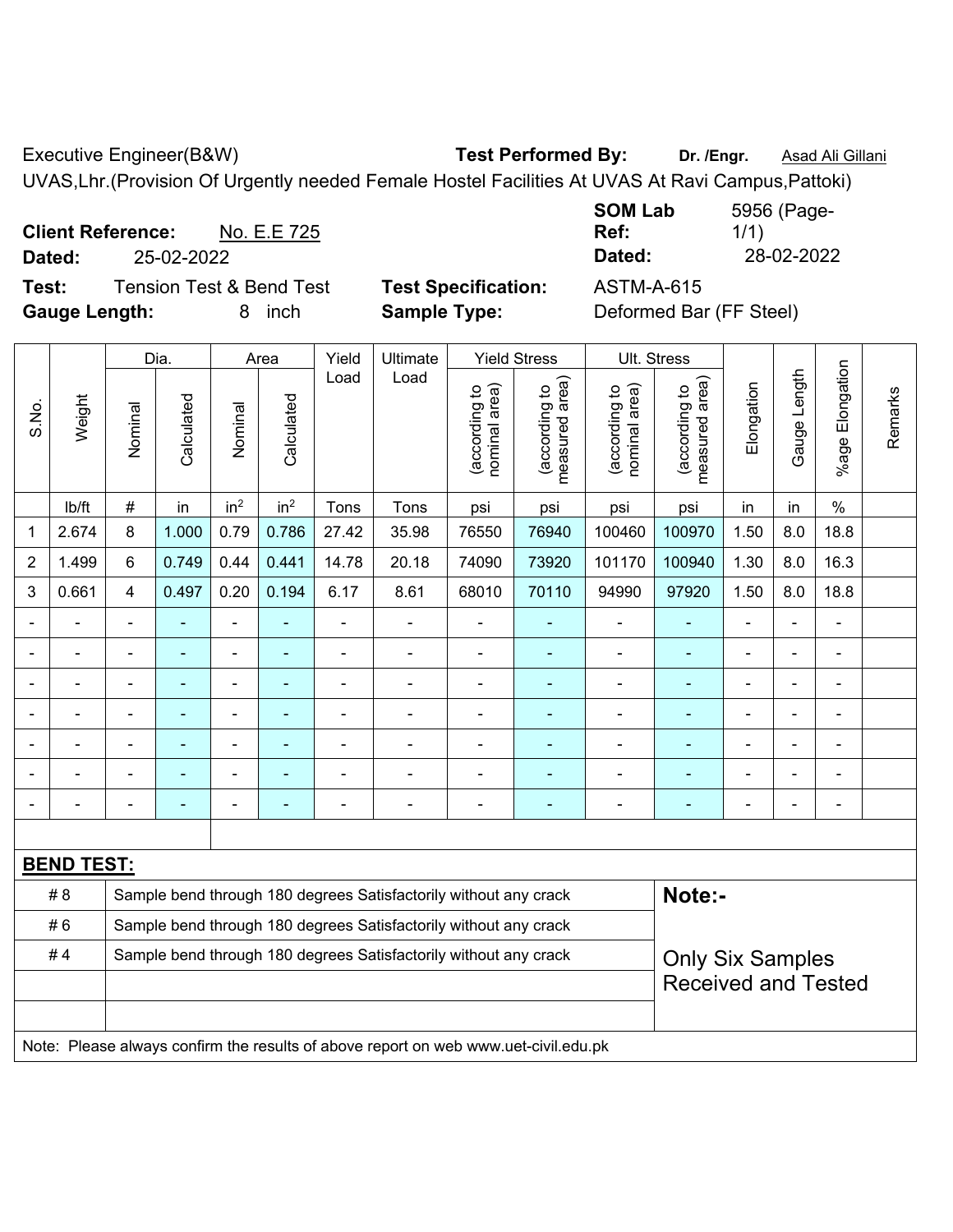Anjum Choudhry **Test Performed By:** Dr. /Engr. **Asad Ali Gillani** Anjum Choudhry

Production Manager Izhar Concrete Pvt Ltd.Lahore.

| <b>Client Reference:</b> | Nil |
|--------------------------|-----|
|--------------------------|-----|

**Test:** Tension Test & Bend Test **Test Specification:** ASTM-A-615 **Gauge Length:** 8 inch **Sample Type:** Deformed Bar

**SOM Lab Ref:**  5957 (Page-1/1) **Dated:** 24-02-2022 **Dated:** 28-02-2022

|                |                   |                                                                  | Dia.       |                 | Area            | Yield | Ultimate                                                                            |                                | <b>Yield Stress</b>                         |                                | Ult. Stress                     |                |                |                       |         |
|----------------|-------------------|------------------------------------------------------------------|------------|-----------------|-----------------|-------|-------------------------------------------------------------------------------------|--------------------------------|---------------------------------------------|--------------------------------|---------------------------------|----------------|----------------|-----------------------|---------|
| S.No.          | Weight            | Nominal                                                          | Calculated | Nominal         | Calculated      | Load  | Load                                                                                | nominal area)<br>(according to | (according to<br>neasured area)<br>measured | nominal area)<br>(according to | (according to<br>measured area) | Elongation     | Gauge Length   | Elongation<br>$%$ age | Remarks |
|                | lb/ft             | $\#$                                                             | in         | in <sup>2</sup> | in <sup>2</sup> | Tons  | Tons                                                                                | psi                            | psi                                         | psi                            | psi                             | in             | in             | $\frac{0}{0}$         |         |
| 1              | 2.664             | 8                                                                | 0.998      | 0.79            | 0.783           | 24.84 | 36.11                                                                               | 69350                          | 69970                                       | 100800                         | 101700                          | 1.50           | 8.0            | 18.8                  |         |
| $\overline{2}$ | 2.658             | 8                                                                | 0.997      | 0.79            | 0.781           | 24.77 | 35.60                                                                               | 69160                          | 69950                                       | 99380                          | 100520                          | 1.40           | 8.0            | 17.5                  |         |
| 3              | 2.658             | 8                                                                | 0.997      | 0.79            | 0.781           | 24.59 | 34.96                                                                               | 68640                          | 69430                                       | 97610                          | 98740                           | 1.40           | 8.0            | 17.5                  |         |
| 4              | 1.009             | 5                                                                | 0.615      | 0.31            | 0.297           | 7.97  | 12.20                                                                               | 56710                          | 59200                                       | 86810                          | 90610                           | 1.50           | 8.0            | 18.8                  |         |
| 5              | 1.003             | 5                                                                | 0.613      | 0.31            | 0.295           | 7.97  | 12.00                                                                               | 56710                          | 59600                                       | 85360                          | 89700                           | 1.30           | 8.0            | 16.3                  |         |
| 6              | 0.670             | 5                                                                | 0.501      | 0.31            | 0.197           | 8.00  | 12.18                                                                               | 56930                          | 89590                                       | 86670                          | 136370                          | 1.20           | 8.0            | 15.0                  |         |
| $\overline{7}$ | 0.657             | $\overline{4}$                                                   | 0.496      | 0.20            | 0.193           | 7.70  | 8.94                                                                                | 84870                          | 87950                                       | 98580                          | 102160                          | 1.00           | 8.0            | 12.5                  |         |
| 8              | 0.658             | $\overline{4}$                                                   | 0.496      | 0.20            | 0.193           | 6.90  | 8.28                                                                                | 76100                          | 78860                                       | 91280                          | 94590                           | 1.10           | 8.0            | 13.8                  |         |
| 9              | 0.661             | $\overline{4}$                                                   | 0.497      | 0.20            | 0.194           | 6.57  | 8.69                                                                                | 72510                          | 74750                                       | 95770                          | 98740                           | 1.00           | 8.0            | 12.5                  |         |
|                |                   |                                                                  | ä,         | $\blacksquare$  | ä,              | ä,    | $\blacksquare$                                                                      | $\overline{\phantom{a}}$       | ÷                                           | $\blacksquare$                 | ÷                               | $\blacksquare$ | $\blacksquare$ | $\blacksquare$        |         |
|                |                   |                                                                  |            |                 |                 |       |                                                                                     |                                |                                             |                                |                                 |                |                |                       |         |
|                | <b>BEND TEST:</b> |                                                                  |            |                 |                 |       |                                                                                     |                                |                                             |                                |                                 |                |                |                       |         |
|                | #8                |                                                                  |            |                 |                 |       | Sample bend through 180 degrees Satisfactorily without any crack                    |                                |                                             |                                | Note:-                          |                |                |                       |         |
|                | #5                | Sample bend through 180 degrees Satisfactorily without any crack |            |                 |                 |       |                                                                                     |                                |                                             |                                |                                 |                |                |                       |         |
|                | #4                |                                                                  |            |                 |                 |       | Sample bend through 180 degrees Satisfactorily without any crack                    |                                |                                             |                                | <b>Only Twelve Samples</b>      |                |                |                       |         |
|                |                   |                                                                  |            |                 |                 |       |                                                                                     |                                |                                             |                                | <b>Received and Tested</b>      |                |                |                       |         |
|                |                   |                                                                  |            |                 |                 |       |                                                                                     |                                |                                             |                                |                                 |                |                |                       |         |
|                |                   |                                                                  |            |                 |                 |       | Note: Please always confirm the results of above report on web www.uet-civil.edu.pk |                                |                                             |                                |                                 |                |                |                       |         |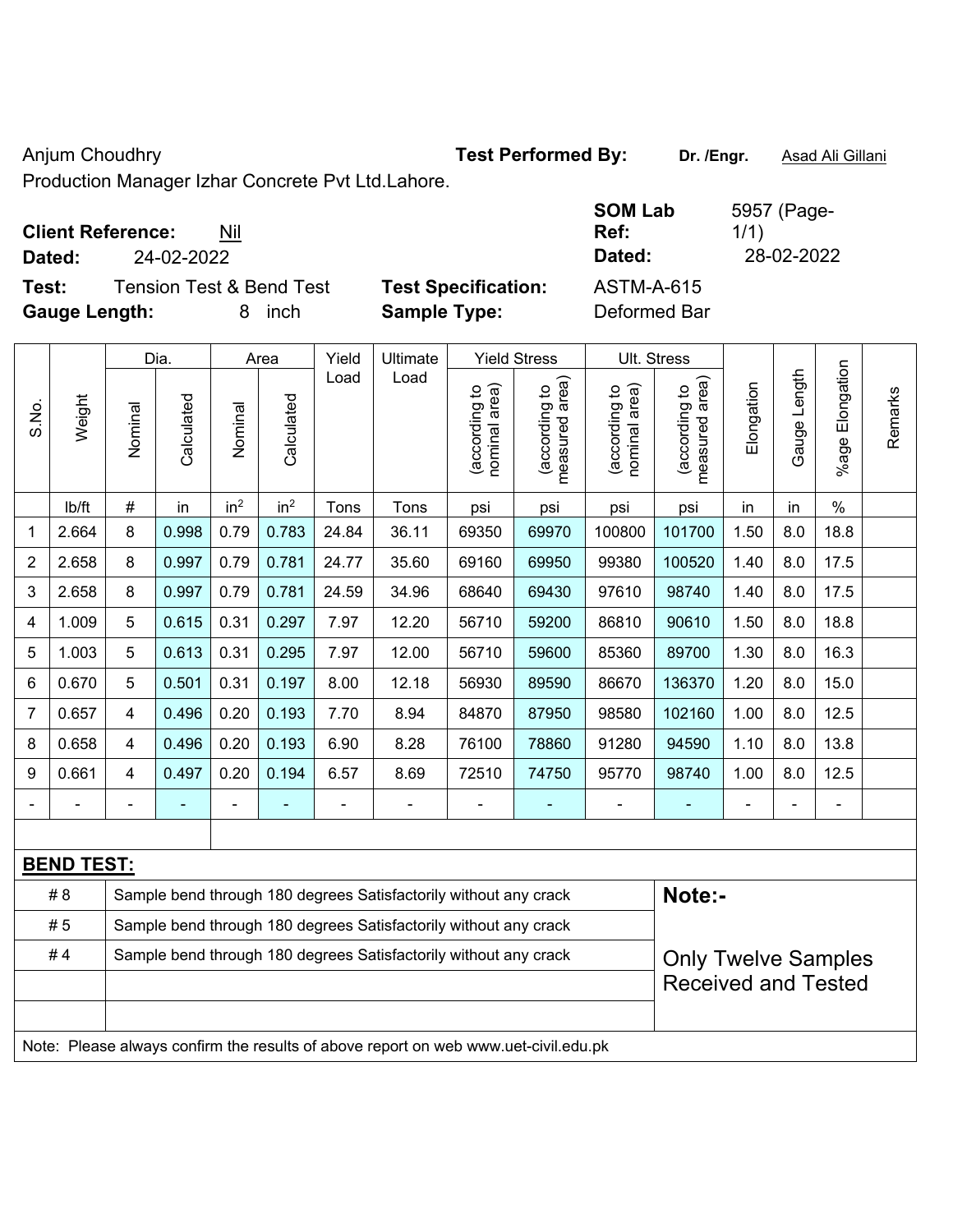Malik Steel **Test Performed By: Dr. /Engr.** S Asad Ali Gillani

Malik Steel Sales Depot Lahore.\*(Five Star)

| <b>Client Reference:</b> | Nil |
|--------------------------|-----|
|--------------------------|-----|

**Dated:** 28-02-2022 **Dated:** 28-02-2022

**Test:** Tension Test & Bend Test **Test Specification: Gauge Length:** 8 inch **Sample Type:** Deformed Bar

| <b>SOM Lab</b><br>Ref: | 5958 (Page-<br>1/1) |
|------------------------|---------------------|
| Dated:                 | 28-02-2022          |
| <b>ASTM-A-615</b>      |                     |
|                        |                     |

|                |                   |                         | Dia.                                                             |                 | Area                    |                | <b>Ult. Stress</b>                                                                  |                                |                                             |                                |                                 |            |                |                    |         |
|----------------|-------------------|-------------------------|------------------------------------------------------------------|-----------------|-------------------------|----------------|-------------------------------------------------------------------------------------|--------------------------------|---------------------------------------------|--------------------------------|---------------------------------|------------|----------------|--------------------|---------|
| S.No.          | Weight            | Nominal                 | Calculated                                                       | Nominal         | Calculated              | Load           | Load                                                                                | nominal area)<br>(according to | (according to<br>measured area)<br>measured | (according to<br>nominal area) | (according to<br>measured area) | Elongation | Gauge Length   | Elongation<br>%age | Remarks |
|                | lb/ft             | #                       | in                                                               | in <sup>2</sup> | in <sup>2</sup>         | Tons           | Tons                                                                                | psi                            | psi                                         | psi                            | psi                             | in         | in             | $\%$               |         |
| 1              | 1.477             | 6                       | 0.743                                                            | 0.44            | 0.434                   | 11.62          | 17.86                                                                               | 58250                          | 59060                                       | 89520                          | 90760                           | 1.10       | 8.0            | 13.8               |         |
| $\overline{2}$ | 1.473             | 6                       | 0.743                                                            | 0.44            | 0.433                   | 11.74          | 17.84                                                                               | 58860                          | 59820                                       | 89420                          | 90860                           | 1.10       | 8.0            | 13.8               |         |
| 3              | 0.660             | $\overline{4}$          | 0.497                                                            | 0.20            | 0.194                   | 5.56           | 8.46                                                                                | 61270                          | 63160                                       | 93300                          | 96190                           | 1.10       | 8.0            | 13.8               |         |
| $\overline{4}$ | 0.688             | $\overline{\mathbf{4}}$ | 0.507                                                            | 0.20            | 0.202                   | 5.98           | 9.04                                                                                | 65990                          | 65330                                       | 99710                          | 98720                           | 0.90       | 8.0            | 11.3               |         |
|                | $\blacksquare$    | $\blacksquare$          | $\blacksquare$                                                   | $\blacksquare$  | ÷,                      | $\blacksquare$ | ÷,                                                                                  | ä,                             | ÷,                                          | $\blacksquare$                 | ä,                              | L.         | $\blacksquare$ | $\blacksquare$     |         |
|                |                   |                         | $\blacksquare$                                                   | ÷,              | ٠                       | ä,             | $\blacksquare$                                                                      |                                | $\blacksquare$                              | $\blacksquare$                 | $\blacksquare$                  |            |                | $\blacksquare$     |         |
|                |                   |                         | $\blacksquare$                                                   | $\blacksquare$  |                         |                | $\overline{a}$                                                                      |                                | ٠                                           | $\blacksquare$                 | $\blacksquare$                  |            |                | $\blacksquare$     |         |
|                |                   |                         |                                                                  | $\blacksquare$  |                         | L,             | $\blacksquare$                                                                      |                                |                                             |                                |                                 |            |                | $\blacksquare$     |         |
|                |                   |                         |                                                                  | ÷               |                         |                | $\blacksquare$                                                                      |                                | ٠                                           |                                |                                 |            |                | $\overline{a}$     |         |
|                |                   |                         | $\blacksquare$                                                   | -               | ٠                       |                | $\blacksquare$                                                                      | $\blacksquare$                 | $\overline{\phantom{0}}$                    | $\overline{\phantom{0}}$       | ۰                               | ۰          |                | $\blacksquare$     |         |
|                |                   |                         |                                                                  |                 |                         |                |                                                                                     |                                |                                             |                                |                                 |            |                |                    |         |
|                | <b>BEND TEST:</b> |                         |                                                                  |                 |                         |                |                                                                                     |                                |                                             |                                |                                 |            |                |                    |         |
|                | #6                |                         |                                                                  |                 |                         |                | Sample bend through 180 degrees Satisfactorily without any crack                    |                                |                                             |                                | Note:-                          |            |                |                    |         |
|                | #4                |                         | Sample bend through 180 degrees Satisfactorily without any crack |                 |                         |                |                                                                                     |                                |                                             |                                |                                 |            |                |                    |         |
|                |                   |                         |                                                                  |                 | <b>Only Six Samples</b> |                |                                                                                     |                                |                                             |                                |                                 |            |                |                    |         |
|                |                   |                         |                                                                  |                 |                         |                |                                                                                     |                                |                                             |                                | <b>Received and Tested</b>      |            |                |                    |         |
|                |                   |                         |                                                                  |                 |                         |                |                                                                                     |                                |                                             |                                |                                 |            |                |                    |         |
|                |                   |                         |                                                                  |                 |                         |                | Note: Please always confirm the results of above report on web www.uet-civil.edu.pk |                                |                                             |                                |                                 |            |                |                    |         |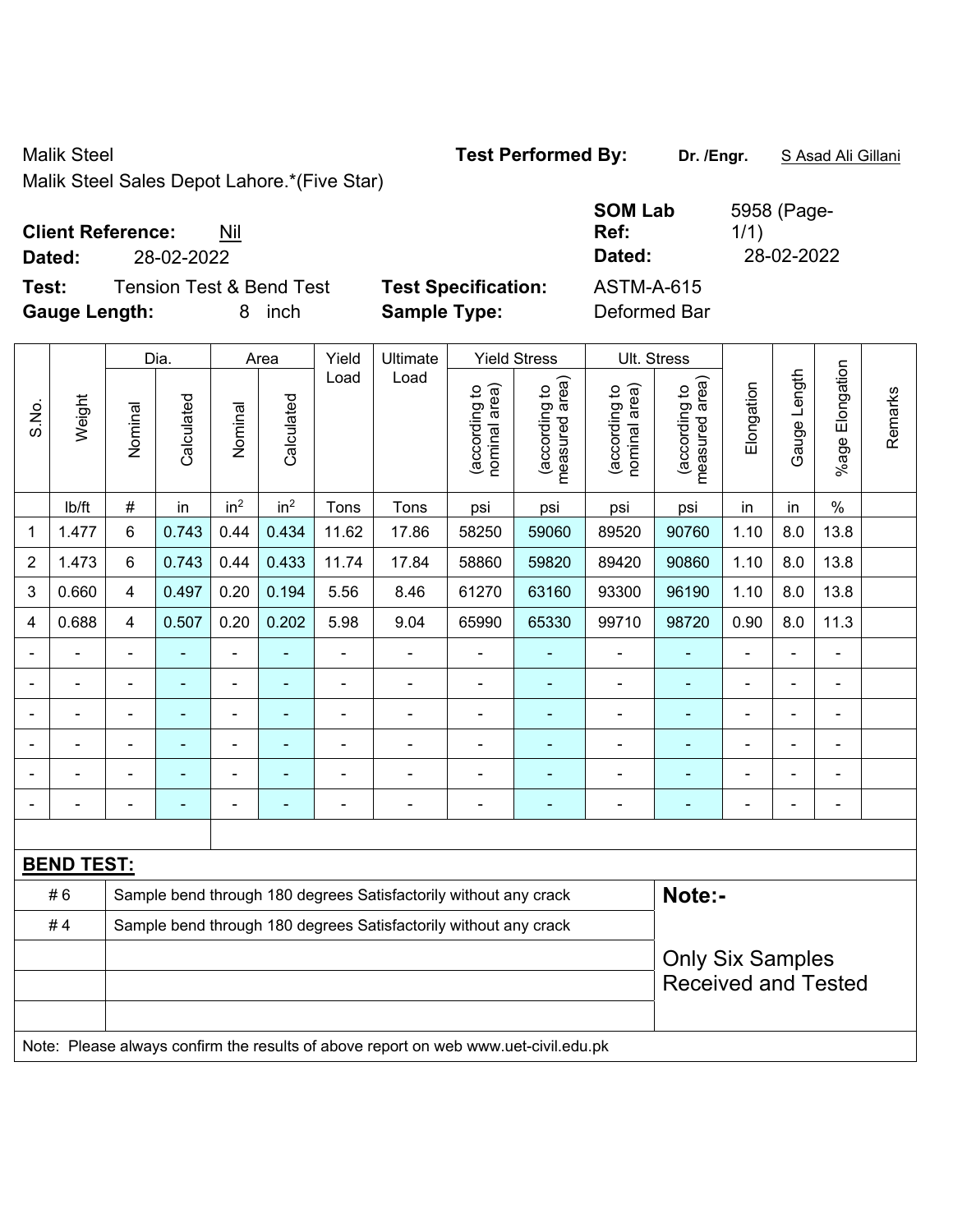M. Saleem **Test Performed By:** Dr. /Engr. **SAsad Ali Gillani M. Saleem** 

Construction Company Engrs & Contractors, Sheikhupura.

| <b>Client Reference:</b><br>Nil<br>28-02-2022<br>Dated:             |                                                   | <b>SOM Lab</b><br>Ref:<br>Dated: | 5959 (Page-<br>1/1)<br>28-02-2022 |
|---------------------------------------------------------------------|---------------------------------------------------|----------------------------------|-----------------------------------|
| Test:                                                               |                                                   | <b>ASTM-A-615</b>                |                                   |
| <b>Tension Test &amp; Bend Test</b><br><b>Gauge Length:</b><br>inch | <b>Test Specification:</b><br><b>Sample Type:</b> | Deformed Bar                     |                                   |

|                          |                   |                | Dia.           |                          | Area                     | Yield          | Ultimate                                                                            |                                | <b>Yield Stress</b>             |                                | Ult. Stress                     |                          |                |                          |         |
|--------------------------|-------------------|----------------|----------------|--------------------------|--------------------------|----------------|-------------------------------------------------------------------------------------|--------------------------------|---------------------------------|--------------------------------|---------------------------------|--------------------------|----------------|--------------------------|---------|
| S.No.                    | Weight            | Nominal        | Calculated     | Nominal                  | Calculated               | Load           | Load                                                                                | nominal area)<br>(according to | (according to<br>measured area) | nominal area)<br>(according to | measured area)<br>(according to | Elongation               | Gauge Length   | %age Elongation          | Remarks |
|                          | lb/ft             | $\#$           | in             | in <sup>2</sup>          | in <sup>2</sup>          | Tons           | Tons                                                                                | psi                            | psi                             | psi                            | psi                             | in                       | in             | $\%$                     |         |
| 1                        | 2.633             | 8              | 0.993          | 0.79                     | 0.774                    | 24.03          | 32.49                                                                               | 67080                          | 68460                           | 90700                          | 92570                           | 1.20                     | 8.0            | 15.0                     |         |
| $\overline{2}$           | 0.642             | 4              | 0.491          | 0.20                     | 0.189                    | 6.09           | 8.58                                                                                | 67110                          | 71020                           | 94650                          | 100160                          | 1.10                     | 8.0            | 13.8                     |         |
| $\blacksquare$           | ä,                |                | ÷              | $\blacksquare$           | $\blacksquare$           | $\blacksquare$ | $\blacksquare$                                                                      | ÷                              | $\blacksquare$                  | $\blacksquare$                 | $\blacksquare$                  | $\blacksquare$           | $\blacksquare$ | $\blacksquare$           |         |
|                          | $\blacksquare$    | $\blacksquare$ | $\blacksquare$ | $\blacksquare$           | $\blacksquare$           | $\blacksquare$ | $\blacksquare$                                                                      | $\blacksquare$                 | $\blacksquare$                  | $\overline{\phantom{0}}$       | $\blacksquare$                  | $\overline{\phantom{0}}$ | $\overline{a}$ | $\overline{\phantom{a}}$ |         |
|                          | $\blacksquare$    | $\blacksquare$ | $\blacksquare$ | $\blacksquare$           | $\blacksquare$           | L,             | $\blacksquare$                                                                      | $\blacksquare$                 | $\blacksquare$                  | $\blacksquare$                 | $\blacksquare$                  | $\blacksquare$           | ÷              | $\blacksquare$           |         |
|                          | $\blacksquare$    |                | $\blacksquare$ | $\overline{\phantom{a}}$ | $\overline{\phantom{a}}$ | $\blacksquare$ | $\blacksquare$                                                                      | $\blacksquare$                 | $\blacksquare$                  | $\blacksquare$                 | $\blacksquare$                  | Ē.                       | $\blacksquare$ | $\blacksquare$           |         |
|                          |                   |                | ÷              | $\blacksquare$           | ٠                        |                | $\blacksquare$                                                                      | $\blacksquare$                 | $\blacksquare$                  | $\blacksquare$                 |                                 | Ē.                       | $\blacksquare$ | $\blacksquare$           |         |
|                          |                   |                |                | $\blacksquare$           |                          |                |                                                                                     |                                |                                 |                                |                                 |                          | ÷              | $\blacksquare$           |         |
|                          |                   |                |                | $\blacksquare$           |                          |                |                                                                                     | $\overline{\phantom{a}}$       | $\blacksquare$                  | $\blacksquare$                 |                                 |                          | $\blacksquare$ | $\blacksquare$           |         |
| $\overline{\phantom{0}}$ |                   |                |                | $\blacksquare$           | ٠                        |                | $\blacksquare$                                                                      | $\blacksquare$                 | ٠                               | ÷                              |                                 | $\blacksquare$           | $\blacksquare$ | $\blacksquare$           |         |
|                          |                   |                |                |                          |                          |                |                                                                                     |                                |                                 |                                |                                 |                          |                |                          |         |
|                          | <b>BEND TEST:</b> |                |                |                          |                          |                |                                                                                     |                                |                                 |                                |                                 |                          |                |                          |         |
|                          | # 8               |                |                |                          |                          |                | Sample bend through 180 degrees Satisfactorily without any crack                    |                                |                                 |                                | Note:-                          |                          |                |                          |         |
|                          | #4                |                |                |                          |                          |                | Sample bend through 180 degrees Satisfactorily without any crack                    |                                |                                 |                                |                                 |                          |                |                          |         |
|                          |                   |                |                |                          |                          |                |                                                                                     |                                |                                 |                                | <b>Only Four Samples</b>        |                          |                |                          |         |
|                          |                   |                |                |                          |                          |                |                                                                                     |                                |                                 |                                | <b>Received and Tested</b>      |                          |                |                          |         |
|                          |                   |                |                |                          |                          |                |                                                                                     |                                |                                 |                                |                                 |                          |                |                          |         |
|                          |                   |                |                |                          |                          |                | Note: Please always confirm the results of above report on web www.uet-civil.edu.pk |                                |                                 |                                |                                 |                          |                |                          |         |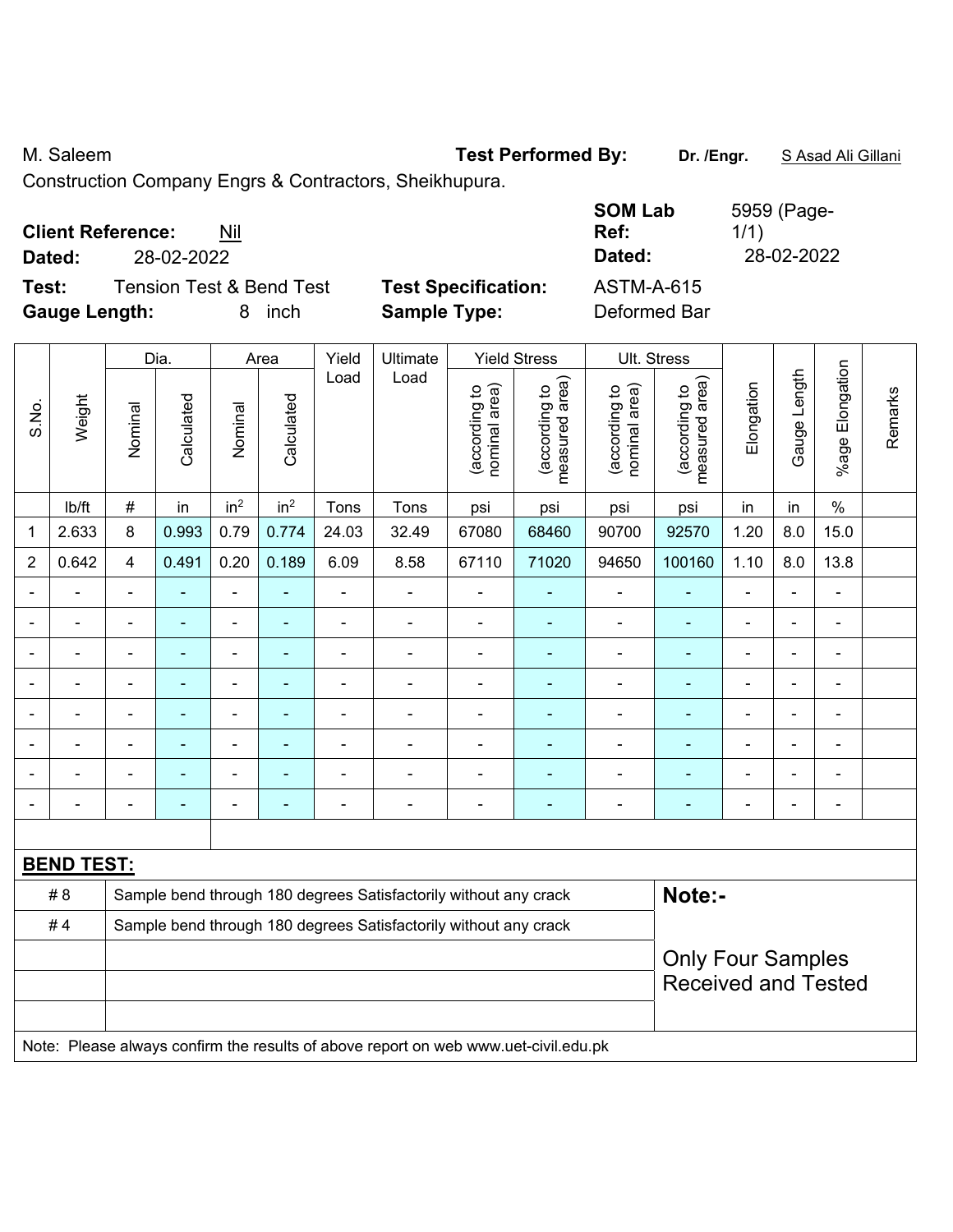Safdar Hussain **Test Performed By:** Dr. /Engr. **Asad Ali Gillani** Care and Dr. /Engr. **Asad Ali Gillani** 

RE ACE,Danish School Mankera.(Estb Of Daanish School(Boys & Girls) At Mankera Distt. Bhakkar)

| <b>Client Reference:</b> |            |                                     | ACE/RE-PDS/MNK/BHK/22/492  | UVIII LUM<br>Ref: |
|--------------------------|------------|-------------------------------------|----------------------------|-------------------|
| Dated:                   | 13-02-2022 |                                     |                            | Dated:            |
| Test:                    |            | <b>Tension Test &amp; Bend Test</b> | <b>Test Specification:</b> | ASTM-A-615        |
| <b>Gauge Length:</b>     |            | inch<br>x                           | <b>Sample Type:</b>        | Deformed Bar      |

**SOM Lab Ref:**  5960 (Page-1/1) **Dated:** 13-02-2022 **Dated:** 28-02-2022 **Test:** ASTM-A-615

|                |                   |                            | Dia.       |                 | Area            | Yield          | Ultimate                                                                            |                                | <b>Yield Stress</b>             | Ult. Stress                    |                                 |                |              |                       |         |
|----------------|-------------------|----------------------------|------------|-----------------|-----------------|----------------|-------------------------------------------------------------------------------------|--------------------------------|---------------------------------|--------------------------------|---------------------------------|----------------|--------------|-----------------------|---------|
| S.No.          | Weight            | Nominal                    | Calculated | Nominal         | Calculated      | Load           | Load                                                                                | nominal area)<br>(according to | (according to<br>measured area) | nominal area)<br>(according to | measured area)<br>(according to | Elongation     | Gauge Length | Elongation<br>$%$ age | Remarks |
|                | lb/ft             | $\#$                       | in         | in <sup>2</sup> | in <sup>2</sup> | Tons           | Tons                                                                                | psi                            | psi                             | psi                            | psi                             | in             | in           | $\frac{0}{0}$         |         |
| 1              | 1.644             | $6\phantom{1}$             | 0.784      | 0.44            | 0.483           | 18.06          | 22.88                                                                               | 90540                          | 82480                           | 114710                         | 104500                          | 1.20           | 8.0          | 15.0                  |         |
| $\overline{2}$ | 1.629             | 6                          | 0.781      | 0.44            | 0.479           | 17.84          | 22.68                                                                               | 89420                          | 82140                           | 113690                         | 104430                          | 1.10           | 8.0          | 13.8                  |         |
| 3              | 1.009             | 5                          | 0.615      | 0.31            | 0.297           | 10.47          | 14.88                                                                               | 74480                          | 77740                           | 105880                         | 110520                          | 1.00           | 8.0          | 12.5                  |         |
| 4              | 1.003             | 5                          | 0.613      | 0.31            | 0.295           | 10.37          | 14.83                                                                               | 73760                          | 77510                           | 105520                         | 110890                          | 1.00           | 8.0          | 12.5                  |         |
|                |                   | $\blacksquare$             |            | ä,              | $\blacksquare$  | ä,             | $\blacksquare$                                                                      | $\blacksquare$                 | $\blacksquare$                  | $\blacksquare$                 | ä,                              | ä,             |              | L,                    |         |
|                |                   |                            |            | ä,              | ä,              | ä,             | $\blacksquare$                                                                      | Ē,                             | ä,                              | $\blacksquare$                 | ä,                              |                |              |                       |         |
|                |                   |                            |            | $\blacksquare$  | $\blacksquare$  | $\blacksquare$ |                                                                                     | $\blacksquare$                 | $\blacksquare$                  | $\blacksquare$                 | ۰                               |                |              |                       |         |
|                |                   | $\blacksquare$             |            | $\blacksquare$  |                 |                |                                                                                     |                                |                                 |                                | ۰                               | ÷              |              | Ē,                    |         |
|                |                   |                            |            | ÷               |                 |                | $\blacksquare$                                                                      |                                |                                 | $\blacksquare$                 | ÷                               |                |              |                       |         |
|                |                   | L,                         |            |                 | Ē.              |                | $\blacksquare$                                                                      | Ē,                             | ÷                               |                                | ۰                               | $\blacksquare$ |              | $\blacksquare$        |         |
|                |                   |                            |            |                 |                 |                |                                                                                     |                                |                                 |                                |                                 |                |              |                       |         |
|                | <b>BEND TEST:</b> |                            |            |                 |                 |                |                                                                                     |                                |                                 |                                |                                 |                |              |                       |         |
|                | #6                |                            |            |                 |                 |                | Sample bend through 180 degrees Satisfactorily without any crack                    |                                |                                 |                                | Note:-                          |                |              |                       |         |
|                | # 5               |                            |            |                 |                 |                | Sample bend through 180 degrees Satisfactorily without any crack                    |                                |                                 |                                |                                 |                |              |                       |         |
|                |                   | <b>Only Six Samples</b>    |            |                 |                 |                |                                                                                     |                                |                                 |                                |                                 |                |              |                       |         |
|                |                   | <b>Received and Tested</b> |            |                 |                 |                |                                                                                     |                                |                                 |                                |                                 |                |              |                       |         |
|                |                   |                            |            |                 |                 |                |                                                                                     |                                |                                 |                                |                                 |                |              |                       |         |
|                |                   |                            |            |                 |                 |                | Note: Please always confirm the results of above report on web www.uet-civil.edu.pk |                                |                                 |                                |                                 |                |              |                       |         |
|                |                   |                            |            |                 |                 |                |                                                                                     |                                |                                 |                                |                                 |                |              |                       |         |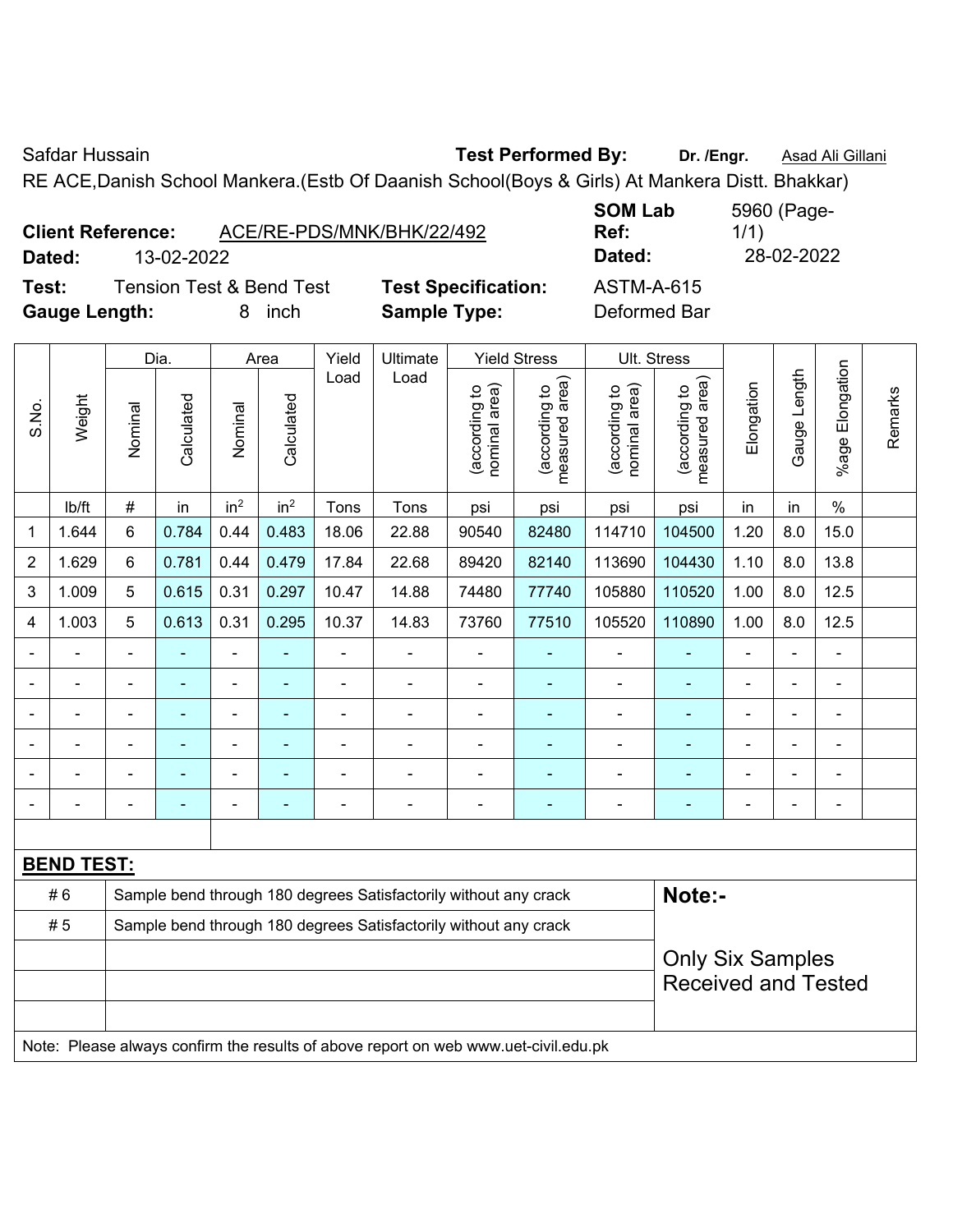Sub Divisional officer, **Test Performed By:** Dr. /Engr. **Asad Ali Gillani** Associated By: Dr. /Engr. **Asad Ali Gillani** 

BSD No-I Gujrat.(Const Of Additional Multi Storied Barracks In All Jails Of punjanb)

| <b>Client Reference:</b><br>1174-AHC/<br>26-02-2022<br>Dated: |                            | <b>SOM Lab</b><br>Ref:<br>Dated: | 5961 (Page-<br>1/1)<br>28-02-2022 |
|---------------------------------------------------------------|----------------------------|----------------------------------|-----------------------------------|
| <b>Tension Test &amp; Bend Test</b><br>Test:                  | <b>Test Specification:</b> | <b>ASTM-A-615</b>                |                                   |
| <b>Gauge Length:</b><br>inch<br>8.                            | <b>Sample Type:</b>        | Deformed Bar                     |                                   |

|                |                   |                                                                  | Dia.                     |                          | Area            | Yield          |                                                                                     | Ult. Stress                    |                                 |                                |                                 |                |              |                         |         |
|----------------|-------------------|------------------------------------------------------------------|--------------------------|--------------------------|-----------------|----------------|-------------------------------------------------------------------------------------|--------------------------------|---------------------------------|--------------------------------|---------------------------------|----------------|--------------|-------------------------|---------|
| S.No.          | Weight            | Nominal                                                          | Calculated               | Nominal                  | Calculated      | Load           | Load                                                                                | nominal area)<br>(according to | (according to<br>measured area) | nominal area)<br>(according to | (according to<br>measured area) | Elongation     | Gauge Length | Elongation<br>$%$ age I | Remarks |
|                | lb/ft             | $\#$                                                             | in                       | in <sup>2</sup>          | in <sup>2</sup> | Tons           | Tons                                                                                | psi                            | psi                             | psi                            | psi                             | in             | in           | $\%$                    |         |
| 1              | 1.539             | 6                                                                | 0.759                    | 0.44                     | 0.452           | 10.91          | 16.00                                                                               | 54670                          | 53220                           | 80220                          | 78090                           | 1.70           | 8.0          | 21.3                    |         |
| $\overline{2}$ | 0.676             | $\overline{4}$                                                   | 0.503                    | 0.20                     | 0.199           | 5.20           | 7.39                                                                                | 57330                          | 57620                           | 81500                          | 81910                           | 1.70           | 8.0          | 21.3                    |         |
| $\blacksquare$ | ÷                 | $\blacksquare$                                                   | $\blacksquare$           | $\blacksquare$           | ä,              | $\blacksquare$ | $\blacksquare$                                                                      | ä,                             | $\blacksquare$                  | ä,                             | $\blacksquare$                  | $\blacksquare$ | ä,           | ä,                      |         |
| $\blacksquare$ | $\overline{a}$    | $\blacksquare$                                                   | $\blacksquare$           | $\overline{\phantom{a}}$ | $\blacksquare$  | $\blacksquare$ | ä,                                                                                  | $\blacksquare$                 | $\blacksquare$                  | $\overline{\phantom{a}}$       | $\blacksquare$                  | $\blacksquare$ | L,           | $\blacksquare$          |         |
| $\blacksquare$ | ä,                | $\blacksquare$                                                   | $\blacksquare$           | $\overline{\phantom{a}}$ | ÷               | $\blacksquare$ | $\frac{1}{2}$                                                                       | $\blacksquare$                 | $\blacksquare$                  | $\blacksquare$                 | $\blacksquare$                  | $\blacksquare$ | ÷,           | $\blacksquare$          |         |
|                | $\overline{a}$    | $\blacksquare$                                                   | $\blacksquare$           | $\overline{\phantom{a}}$ | $\overline{a}$  | $\blacksquare$ | $\blacksquare$                                                                      | $\blacksquare$                 | $\blacksquare$                  | $\blacksquare$                 | ٠                               | $\blacksquare$ | ä,           | $\blacksquare$          |         |
|                |                   |                                                                  | $\blacksquare$           | $\blacksquare$           |                 |                |                                                                                     | $\blacksquare$                 | $\blacksquare$                  | $\blacksquare$                 | $\blacksquare$                  | $\blacksquare$ | ÷            | $\blacksquare$          |         |
|                |                   |                                                                  |                          |                          |                 |                |                                                                                     |                                |                                 |                                |                                 |                |              | $\blacksquare$          |         |
|                |                   |                                                                  |                          | ۰                        |                 |                |                                                                                     | $\blacksquare$                 |                                 | $\overline{\phantom{0}}$       |                                 |                | ÷            | $\blacksquare$          |         |
| $\blacksquare$ |                   | $\overline{\phantom{0}}$                                         | $\overline{\phantom{0}}$ | $\overline{\phantom{a}}$ | ٠               | $\blacksquare$ | $\blacksquare$                                                                      | $\blacksquare$                 | $\overline{\phantom{a}}$        | $\overline{a}$                 | $\blacksquare$                  | ۰              | ÷,           | $\blacksquare$          |         |
|                |                   |                                                                  |                          |                          |                 |                |                                                                                     |                                |                                 |                                |                                 |                |              |                         |         |
|                | <b>BEND TEST:</b> |                                                                  |                          |                          |                 |                |                                                                                     |                                |                                 |                                |                                 |                |              |                         |         |
|                | #6                |                                                                  |                          |                          |                 |                | Sample bend through 180 degrees Satisfactorily without any crack                    |                                |                                 |                                | Note:-                          |                |              |                         |         |
|                | #4                | Sample bend through 180 degrees Satisfactorily without any crack |                          |                          |                 |                |                                                                                     |                                |                                 |                                |                                 |                |              |                         |         |
|                |                   |                                                                  |                          |                          |                 |                |                                                                                     |                                |                                 |                                | <b>Only Four Samples</b>        |                |              |                         |         |
|                |                   |                                                                  |                          |                          |                 |                |                                                                                     |                                |                                 |                                | <b>Received and Tested</b>      |                |              |                         |         |
|                |                   |                                                                  |                          |                          |                 |                |                                                                                     |                                |                                 |                                |                                 |                |              |                         |         |
|                |                   |                                                                  |                          |                          |                 |                | Note: Please always confirm the results of above report on web www.uet-civil.edu.pk |                                |                                 |                                |                                 |                |              |                         |         |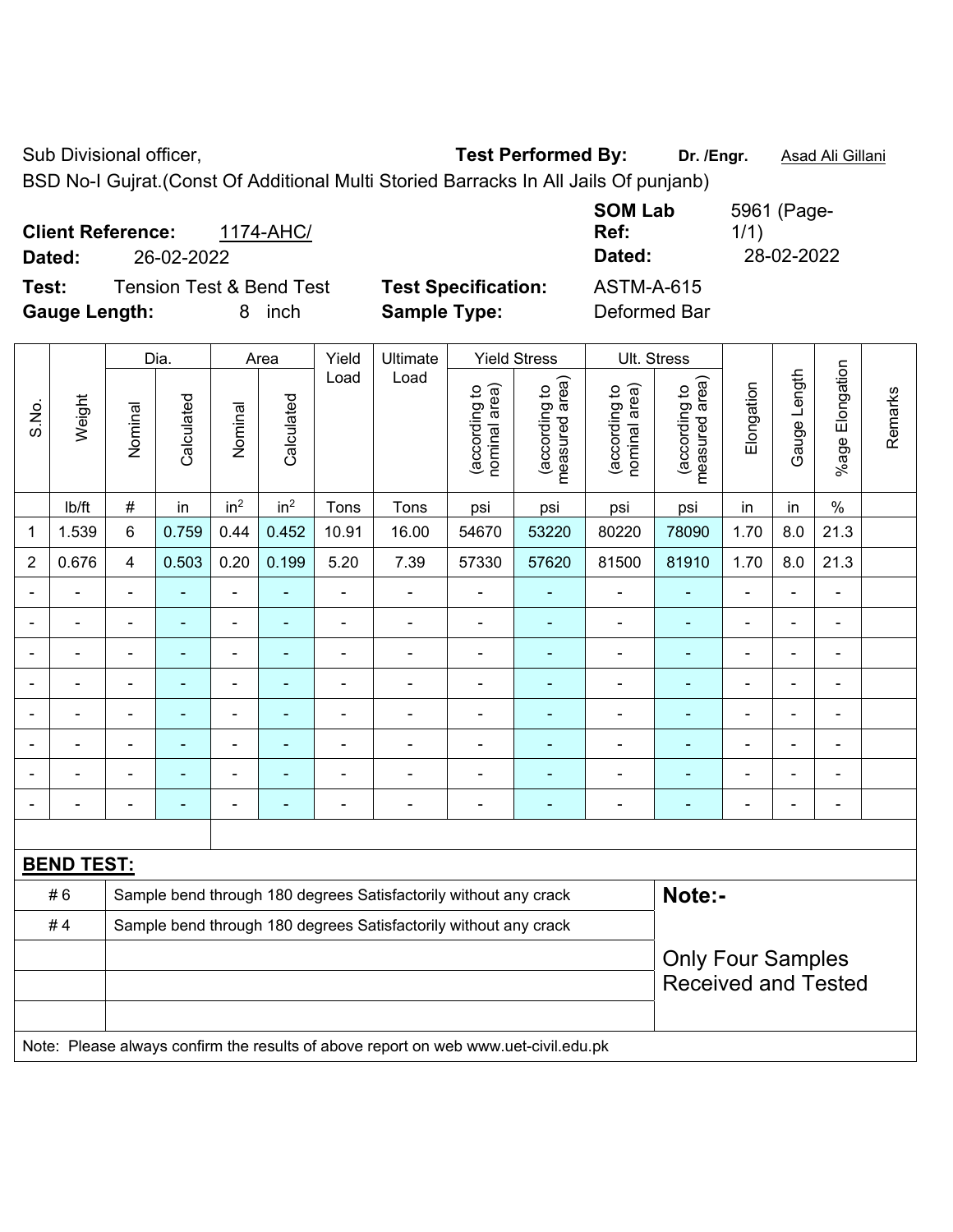Bismillah Developers **Test Performed By:** Dr. /Engr. **Asad Ali Gillani** 

PO Bismillah Housing Scheme I Lahore.(Bismillah Home)

| <b>Client Reference:</b> | Nil |
|--------------------------|-----|
|--------------------------|-----|

**Dated:** 28-02-2022 **Dated:** 28-02-2022

**Test:** Tension Test & Bend Test **Test Specification:** ASTM-A-615 **Gauge Length:** 8 inch **Sample Type:** Deformed Bar (ARS Supreme)

| <b>SOM Lab</b> | 5962 (Page- |
|----------------|-------------|
| Ref:           | 1/1)        |
| Dated:         | 28-02-2022  |

|                |                   |                         | Dia.                     |                          | Area            | Yield          | Ultimate                                                                            |                                | <b>Yield Stress</b>             |                                | Ult. Stress                     |                |                |                          |         |
|----------------|-------------------|-------------------------|--------------------------|--------------------------|-----------------|----------------|-------------------------------------------------------------------------------------|--------------------------------|---------------------------------|--------------------------------|---------------------------------|----------------|----------------|--------------------------|---------|
| S.No.          | Weight            | Nominal                 | Calculated               | Nominal                  | Calculated      | Load           | Load                                                                                | nominal area)<br>(according to | (according to<br>measured area) | (according to<br>nominal area) | measured area)<br>(according to | Elongation     | Gauge Length   | %age Elongation          | Remarks |
|                | Ib/ft             | $\#$                    | in                       | in <sup>2</sup>          | in <sup>2</sup> | Tons           | Tons                                                                                | psi                            | psi                             | psi                            | psi                             | in             | in             | $\frac{0}{0}$            |         |
| 1              | 0.504             | $\overline{\mathbf{4}}$ | 0.434                    | 0.20                     | 0.148           | 5.58           | 9.68                                                                                | 61490                          | 83090                           | 106790                         | 144310                          | 0.50           | 8.0            | 6.3                      |         |
| $\overline{2}$ | 0.504             | $\overline{4}$          | 0.434                    | 0.20                     | 0.148           | 5.47           | 9.63                                                                                | 60370                          | 81570                           | 106230                         | 143550                          | 0.60           | 8.0            | 7.5                      |         |
| $\blacksquare$ | $\blacksquare$    | $\blacksquare$          | $\blacksquare$           | $\blacksquare$           | $\blacksquare$  | $\blacksquare$ | $\blacksquare$                                                                      | $\blacksquare$                 | $\blacksquare$                  | $\qquad \qquad \blacksquare$   | $\blacksquare$                  | $\blacksquare$ | $\blacksquare$ | $\blacksquare$           |         |
|                | $\blacksquare$    | $\blacksquare$          | $\blacksquare$           | $\blacksquare$           | $\blacksquare$  | $\blacksquare$ | $\blacksquare$                                                                      | $\blacksquare$                 | $\blacksquare$                  | ÷,                             | $\blacksquare$                  | $\blacksquare$ | ÷              | $\blacksquare$           |         |
|                | $\blacksquare$    |                         | $\blacksquare$           | $\blacksquare$           | $\blacksquare$  | ä,             | ÷,                                                                                  | $\blacksquare$                 | $\blacksquare$                  | $\blacksquare$                 | $\blacksquare$                  | ä,             | ä,             | $\blacksquare$           |         |
|                |                   |                         | $\blacksquare$           | $\overline{\phantom{a}}$ | ۰               |                | $\blacksquare$                                                                      | $\blacksquare$                 | ٠                               | $\blacksquare$                 | ä,                              |                |                | $\blacksquare$           |         |
|                |                   |                         |                          | ä,                       |                 |                | ä,                                                                                  | $\blacksquare$                 | ä,                              | $\blacksquare$                 | ä,                              |                |                | $\blacksquare$           |         |
| $\blacksquare$ | ÷                 | $\blacksquare$          | $\blacksquare$           | $\overline{\phantom{a}}$ | $\blacksquare$  | $\blacksquare$ | $\frac{1}{2}$                                                                       | $\overline{\phantom{a}}$       | $\blacksquare$                  | ä,                             | $\blacksquare$                  | $\blacksquare$ | ä,             | $\overline{\phantom{a}}$ |         |
|                |                   |                         | $\overline{\phantom{a}}$ | $\blacksquare$           | $\blacksquare$  |                | $\blacksquare$                                                                      | $\blacksquare$                 | $\blacksquare$                  | $\blacksquare$                 | ä,                              | $\blacksquare$ |                | $\blacksquare$           |         |
|                | ÷                 |                         | $\blacksquare$           | $\overline{\phantom{a}}$ | $\blacksquare$  | Ē,             | ÷,                                                                                  | $\blacksquare$                 | $\blacksquare$                  | $\blacksquare$                 | ÷                               | ÷              |                | $\blacksquare$           |         |
|                |                   |                         |                          |                          |                 |                |                                                                                     |                                |                                 |                                |                                 |                |                |                          |         |
|                | <b>BEND TEST:</b> |                         |                          |                          |                 |                |                                                                                     |                                |                                 |                                |                                 |                |                |                          |         |
|                | #4                |                         |                          |                          |                 |                | Sample bend through 180 degrees Satisfactorily without any crack                    |                                |                                 |                                | Note:-                          |                |                |                          |         |
|                |                   |                         |                          |                          |                 |                |                                                                                     |                                |                                 |                                |                                 |                |                |                          |         |
|                |                   |                         |                          |                          |                 |                |                                                                                     |                                |                                 |                                | <b>Only Three Samples</b>       |                |                |                          |         |
|                |                   |                         |                          |                          |                 |                |                                                                                     |                                |                                 |                                | <b>Received and Tested</b>      |                |                |                          |         |
|                |                   |                         |                          |                          |                 |                |                                                                                     |                                |                                 |                                |                                 |                |                |                          |         |
|                |                   |                         |                          |                          |                 |                | Note: Please always confirm the results of above report on web www.uet-civil.edu.pk |                                |                                 |                                |                                 |                |                |                          |         |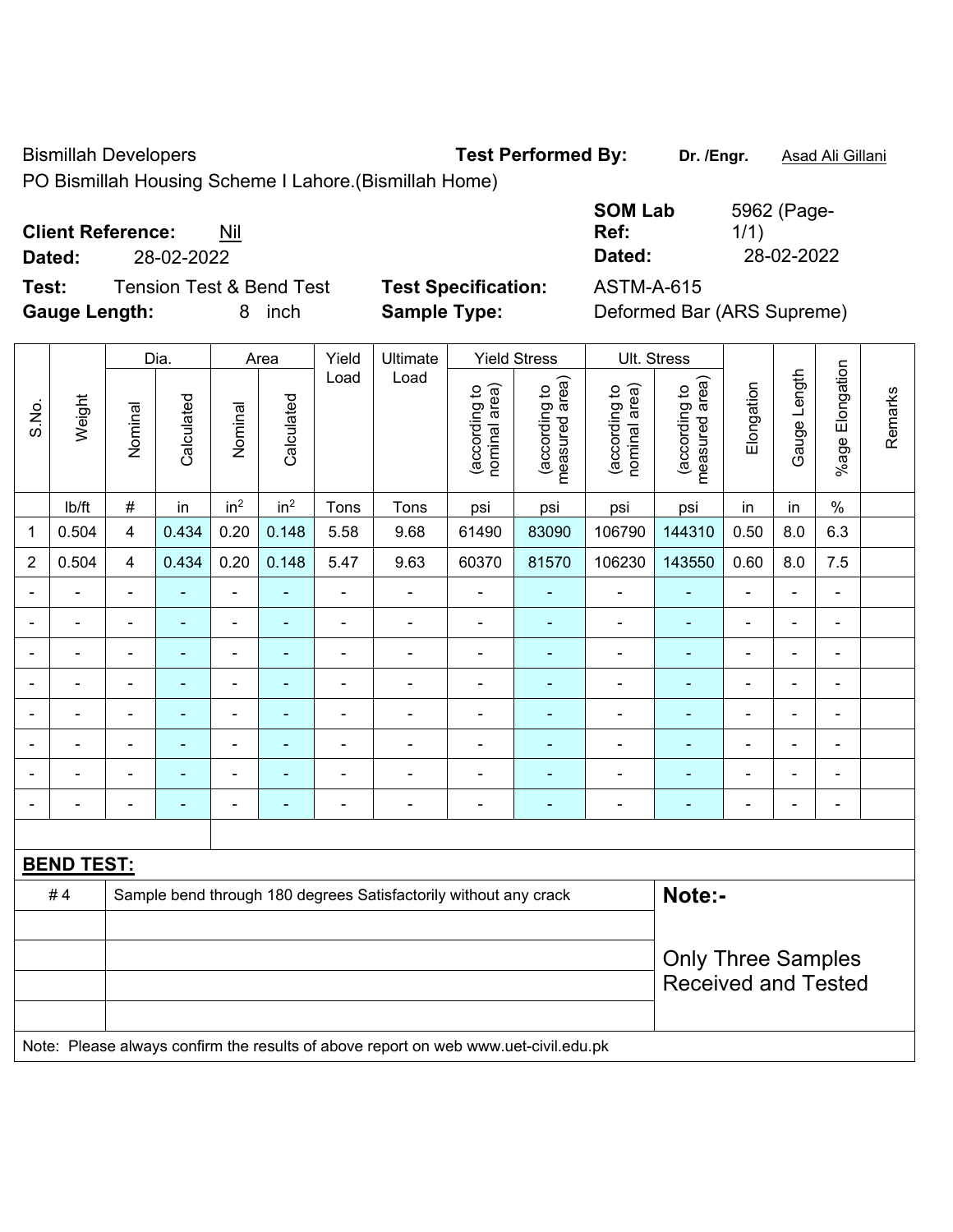Baig Construction Co. **Test Performed By:** Dr. /Engr. **SAsad Ali Gillani** 

Lahore.(620-B Jubilee Town (Panagah)

## **Client Reference:** Nil

**Dated:** 28-02-2022 **Dated:** 28-02-2022

 $\overline{\phantom{a}}$ 

 $\overline{\phantom{a}}$ 

**Test:** Tension Test & Bend Test **Test Specification:** ASTM-A-615 **Gauge Length:** 8 inch **Sample Type:** Deformed Bar

 $\overline{\phantom{a}}$ 

 $\mathbf{\overline{1}}$ 

**SOM Lab Ref:** 

| 5963 (Page- |
|-------------|
| 1/1)        |
| 28-02-2022  |

|                                                                        |                   |                            | Dia.       |                              | Area            |                | Ultimate                                                                            | <b>Yield Stress</b>            |                                             | Ult. Stress                    |                                 |            |                          |                       |         |
|------------------------------------------------------------------------|-------------------|----------------------------|------------|------------------------------|-----------------|----------------|-------------------------------------------------------------------------------------|--------------------------------|---------------------------------------------|--------------------------------|---------------------------------|------------|--------------------------|-----------------------|---------|
| S.No.                                                                  | Weight            | Nominal                    | Calculated | Nominal                      | Calculated      | Load           | Load                                                                                | nominal area)<br>(according to | (according to<br>measured area)<br>measured | (according to<br>nominal area) | (according to<br>measured area) | Elongation | Gauge Length             | Elongation<br>$%$ age | Remarks |
|                                                                        | lb/ft             | #                          | in         | in <sup>2</sup>              | in <sup>2</sup> | Tons           | Tons                                                                                | psi                            | psi                                         | psi                            | psi                             | in         | in                       | $\%$                  |         |
| 1                                                                      | 2.609             | 8                          | 0.988      | 0.79                         | 0.767           | 23.82          | 34.27                                                                               | 66510                          | 68500                                       | 95680                          | 98550                           | 1.50       | 8.0                      | 18.8                  |         |
| 2                                                                      | 2.607             | 8                          | 0.988      | 0.79                         | 0.766           | 24.94          | 34.96                                                                               | 69640                          | 71820                                       | 97610                          | 100670                          | 1.40       | 8.0                      | 17.5                  |         |
| 3                                                                      | 1.472             | 6                          | 0.743      | 0.44                         | 0.433           | 14.14          | 19.98                                                                               | 70870                          | 72020                                       | 100150                         | 101770                          | 1.20       | 8.0                      | 15.0                  |         |
| 4                                                                      | 1.481             | 6                          | 0.744      | 0.44                         | 0.435           | 14.14          | 19.75                                                                               | 70870                          | 71690                                       | 98970                          | 100110                          | 1.10       | 8.0                      | 13.8                  |         |
| 5                                                                      | 0.658             | 4                          | 0.496      | 0.20                         | 0.193           | 6.34           | 8.12                                                                                | 69920                          | 72460                                       | 89590                          | 92840                           | 1.10       | 8.0                      | 13.8                  |         |
| 6                                                                      | 0.658             | $\overline{4}$             | 0.496      | 0.20                         | 0.193           | 6.39           | 8.23                                                                                | 70480                          | 73040                                       | 90720                          | 94010                           | 1.20       | 8.0                      | 15.0                  |         |
|                                                                        |                   | $\blacksquare$             | ä,         | ÷,                           |                 | $\blacksquare$ | ÷,                                                                                  | $\overline{\phantom{a}}$       | $\blacksquare$                              | $\blacksquare$                 | ۰                               | ۰          |                          | $\blacksquare$        |         |
|                                                                        |                   |                            | ÷,         | $\blacksquare$               |                 | $\blacksquare$ |                                                                                     | $\blacksquare$                 | $\blacksquare$                              | $\blacksquare$                 | ÷                               |            |                          | $\blacksquare$        |         |
|                                                                        |                   |                            |            | ۰                            |                 |                |                                                                                     | Ē,                             | ۰                                           | $\blacksquare$                 | ۰                               |            |                          | $\blacksquare$        |         |
|                                                                        |                   | $\blacksquare$             | -          | $\qquad \qquad \blacksquare$ | ۰               | $\blacksquare$ | $\blacksquare$                                                                      | $\qquad \qquad \blacksquare$   | ۰                                           | $\blacksquare$                 | ۰                               | -          | $\overline{\phantom{0}}$ | $\overline{a}$        |         |
|                                                                        |                   |                            |            |                              |                 |                |                                                                                     |                                |                                             |                                |                                 |            |                          |                       |         |
|                                                                        | <b>BEND TEST:</b> |                            |            |                              |                 |                |                                                                                     |                                |                                             |                                |                                 |            |                          |                       |         |
|                                                                        | # 8               |                            |            |                              |                 |                | Sample bend through 180 degrees Satisfactorily without any crack                    |                                |                                             |                                | Note:-                          |            |                          |                       |         |
|                                                                        | #6                |                            |            |                              |                 |                | Sample bend through 180 degrees Satisfactorily without any crack                    |                                |                                             |                                |                                 |            |                          |                       |         |
| #4<br>Sample bend through 180 degrees Satisfactorily without any crack |                   |                            |            |                              |                 |                |                                                                                     |                                | <b>Only Nine Samples</b>                    |                                |                                 |            |                          |                       |         |
|                                                                        |                   | <b>Received and Tested</b> |            |                              |                 |                |                                                                                     |                                |                                             |                                |                                 |            |                          |                       |         |
|                                                                        |                   |                            |            |                              |                 |                |                                                                                     |                                |                                             |                                |                                 |            |                          |                       |         |
|                                                                        |                   |                            |            |                              |                 |                | Note: Please always confirm the results of above report on web www.uet-civil.edu.pk |                                |                                             |                                |                                 |            |                          |                       |         |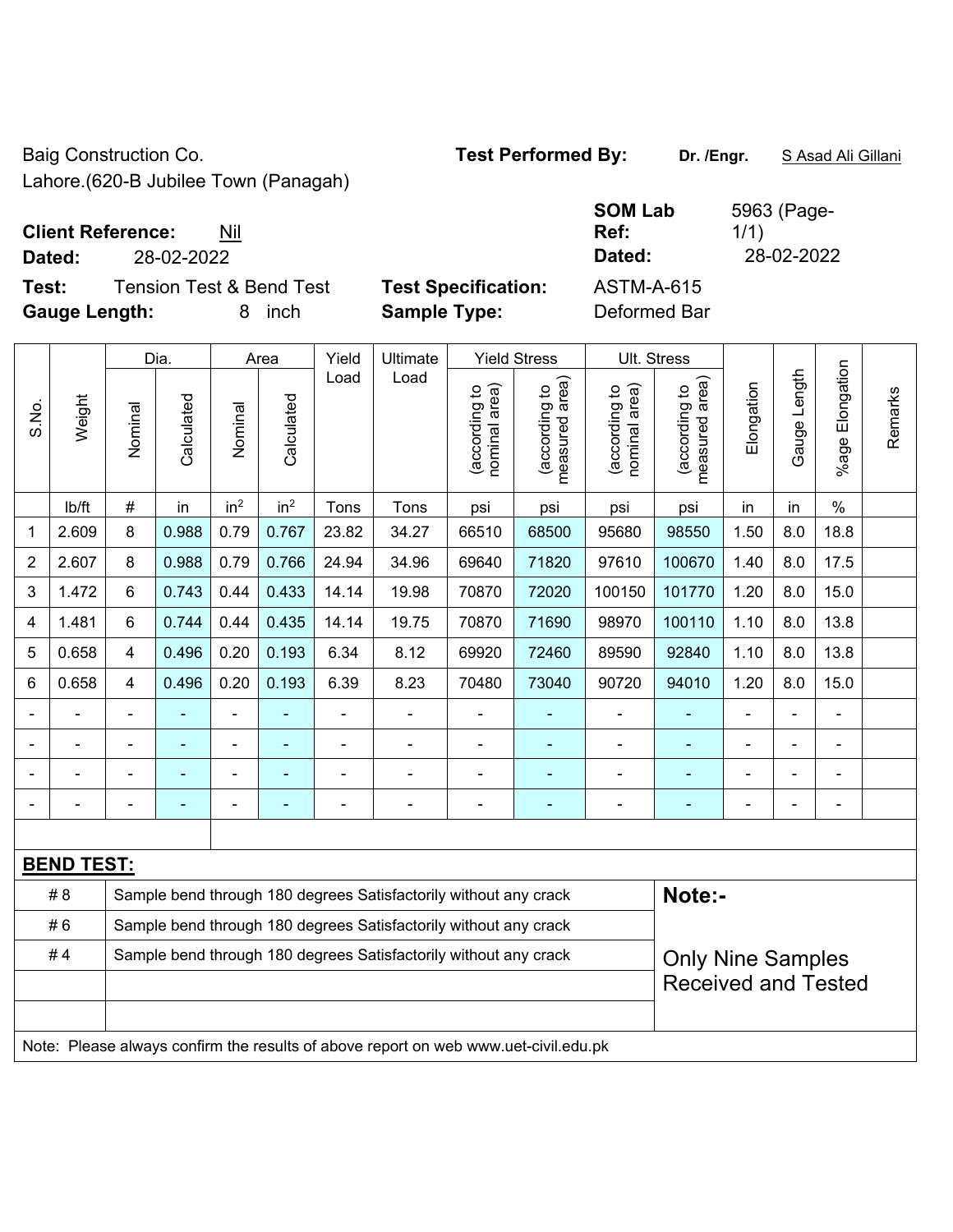G 3 Engg Consultants, **Test Performed By:** Dr. /Engr. **SAsad Ali Gillani** 

RE G3 Engg.(Consult.Services For Master Planning,Desig& Const. Superv Stength Of Uni Of Nrw)

| <b>Client Reference:</b><br>G3/UON-RE/94<br>09-02-2022<br>Dated:             |                                                   | <b>SOM Lab</b><br>Ref:<br>Dated:  | 5864 (Page-<br>1/1)<br>28-02-2022 |
|------------------------------------------------------------------------------|---------------------------------------------------|-----------------------------------|-----------------------------------|
| <b>Tension Test &amp; Bend Test</b><br>Test:<br><b>Gauge Length:</b><br>inch | <b>Test Specification:</b><br><b>Sample Type:</b> | <b>ASTM-A-615</b><br>Deformed Bar |                                   |

|                |                                                                                     |                |                          |                          |                 |                |                                                                  |                |                                | <b>Ult. Stress</b>              |                                |                                 |                |                |                 |
|----------------|-------------------------------------------------------------------------------------|----------------|--------------------------|--------------------------|-----------------|----------------|------------------------------------------------------------------|----------------|--------------------------------|---------------------------------|--------------------------------|---------------------------------|----------------|----------------|-----------------|
|                | Weight                                                                              |                | Dia.                     |                          | Area            | Yield<br>Load  | Ultimate<br>Load                                                 |                | <b>Yield Stress</b>            |                                 |                                |                                 |                |                |                 |
| S.No.          |                                                                                     |                | Nominal                  | Calculated               | Nominal         | Calculated     |                                                                  |                | (according to<br>nominal area) | measured area)<br>(according to | (according to<br>nominal area) | measured area)<br>(according to | Elongation     | Gauge Length   | %age Elongation |
|                | lb/ft                                                                               | $\#$           | in                       | in <sup>2</sup>          | in <sup>2</sup> | Tons           | Tons                                                             | psi            | psi                            | psi                             | psi                            | in                              | in             | $\%$           |                 |
| 1              | 1.469                                                                               | 6              | 0.742                    | 0.44                     | 0.432           | 10.62          | 17.28                                                            | 53240          | 54230                          | 86610                           | 88210                          | 1.60                            | 8.0            | 20.0           |                 |
| $\overline{2}$ | 1.466                                                                               | 6              | 0.741                    | 0.44                     | 0.431           | 10.70          | 17.48                                                            | 53650          | 54770                          | 87630                           | 89460                          | 1.60                            | 8.0            | 20.0           |                 |
| 3              | 0.680                                                                               | $\overline{4}$ | 0.505                    | 0.20                     | 0.200           | 7.19           | 9.50                                                             | 79250          | 79250                          | 104770                          | 104770                         | 1.00                            | 8.0            | 12.5           |                 |
| $\overline{4}$ | 0.673                                                                               | 4              | 0.502                    | 0.20                     | 0.198           | 7.14           | 9.43                                                             | 78690          | 79480                          | 103980                          | 105030                         | 1.10                            | 8.0            | 13.8           |                 |
|                |                                                                                     | $\blacksquare$ | ٠                        | $\blacksquare$           | ۰               | $\blacksquare$ | $\blacksquare$                                                   | $\blacksquare$ | $\blacksquare$                 | L,                              | $\blacksquare$                 | $\blacksquare$                  | $\blacksquare$ | ä,             |                 |
|                |                                                                                     | $\blacksquare$ | $\blacksquare$           | ÷,                       | ÷               | ä,             | $\blacksquare$                                                   | ÷,             | ä,                             | ä,                              | ÷                              | $\blacksquare$                  |                | $\blacksquare$ |                 |
|                |                                                                                     |                |                          | ÷                        |                 | $\blacksquare$ | $\blacksquare$                                                   | ä,             | $\blacksquare$                 | ä,                              | $\blacksquare$                 | ÷                               |                | Ĭ.             |                 |
|                |                                                                                     |                |                          | $\blacksquare$           |                 |                |                                                                  |                |                                |                                 |                                |                                 |                |                |                 |
|                |                                                                                     |                |                          | $\blacksquare$           |                 |                |                                                                  |                |                                |                                 | ۳                              |                                 |                |                |                 |
|                |                                                                                     | $\blacksquare$ | $\overline{\phantom{a}}$ | $\overline{\phantom{0}}$ | $\blacksquare$  | ٠              | $\blacksquare$                                                   | ۰              | $\overline{\phantom{0}}$       | ۰                               | ۰                              | ۰                               | $\blacksquare$ | $\blacksquare$ |                 |
|                |                                                                                     |                |                          |                          |                 |                |                                                                  |                |                                |                                 |                                |                                 |                |                |                 |
|                | <b>BEND TEST:</b>                                                                   |                |                          |                          |                 |                |                                                                  |                |                                |                                 |                                |                                 |                |                |                 |
|                | #6                                                                                  |                |                          |                          |                 |                | Sample bend through 180 degrees Satisfactorily without any crack |                |                                |                                 | Note:-                         |                                 |                |                |                 |
|                | #4                                                                                  |                |                          |                          |                 |                | Sample bend through 180 degrees Satisfactorily without any crack |                |                                |                                 |                                |                                 |                |                |                 |
|                |                                                                                     |                |                          |                          |                 |                |                                                                  |                |                                |                                 | <b>Only Six Samples</b>        |                                 |                |                |                 |
|                |                                                                                     |                |                          |                          |                 |                |                                                                  |                |                                | <b>Received and Tested</b>      |                                |                                 |                |                |                 |
|                |                                                                                     |                |                          |                          |                 |                |                                                                  |                |                                |                                 |                                |                                 |                |                |                 |
|                | Note: Please always confirm the results of above report on web www.uet-civil.edu.pk |                |                          |                          |                 |                |                                                                  |                |                                |                                 |                                |                                 |                |                |                 |